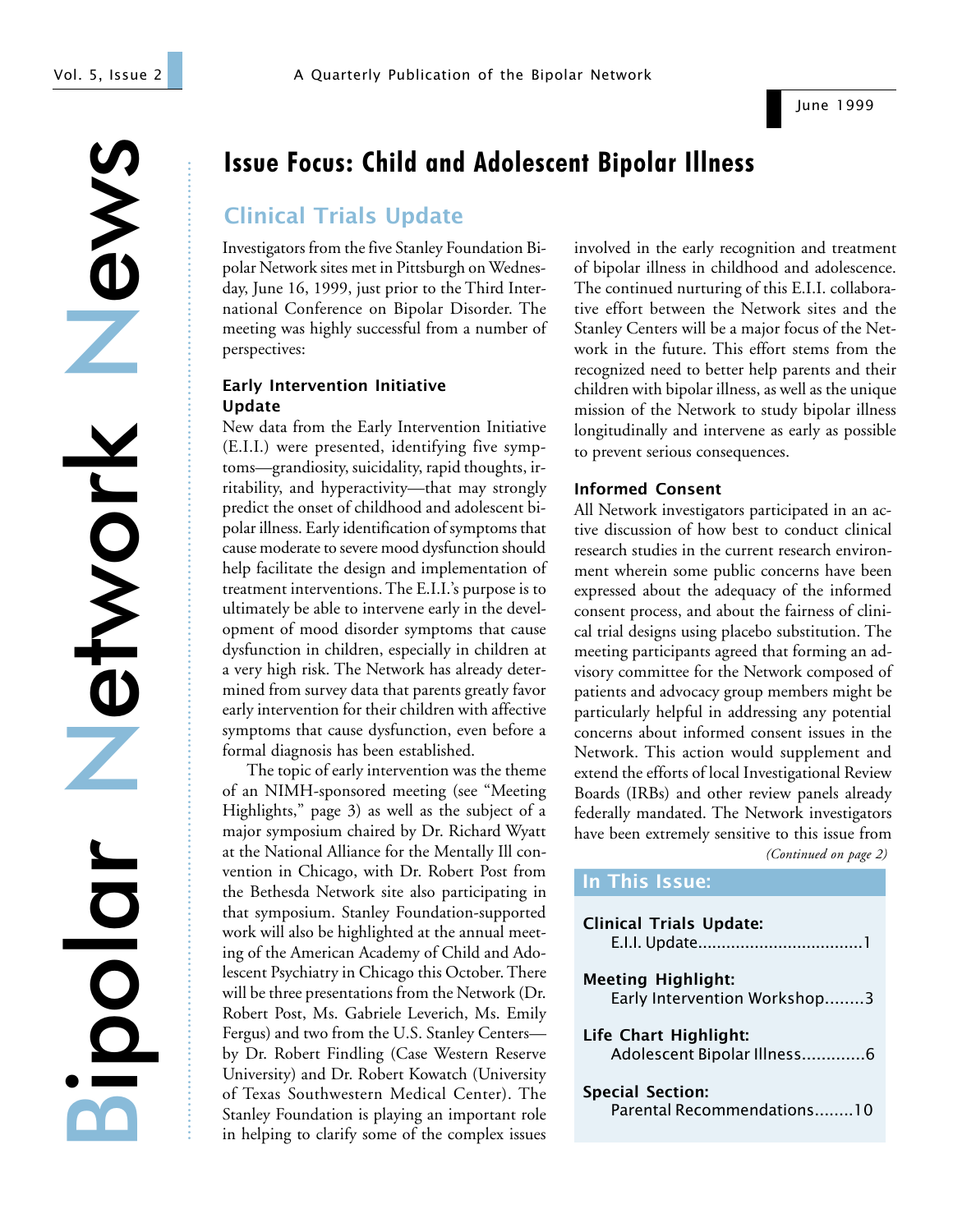## Clinical Trials Update

*(Continued from page 1)*

the beginning in providing an ongoing and longitudinal approach to the illness (rather than acute trials only), and have purposely designed most clinical trials to be comparisons of two active agents rather than placebo-controlled clinical trials. Although a placebo is used in the omega-3 fatty acids study, the active and placebo capsules are randomized as augmentation to existing treatment, thus not putting the patient at an increased risk because of absence of treatment. In addition, all patients are offered an additional eight months of add-on active treatment with omega-3 fatty acids in an open trial after the end of the first four-month randomized, double-blind phase.

## Bipolar Network News

Editors-in-Chief: Robert M. Post, MD Gabriele S. Leverich, MSW

#### Production & Design: Chris Gavin

The BNN is published four times a year by an international group of investigators who work with patients with bipolar disorder to better understand the long-term course and treatment of bipolar disorder. The goal of the Network is to help develop new and more effective treatment.

We welcome any comments or suggestions you may have. For communication or to be placed on the mailing list, please contact us at:

#### Bipolar Network News

c/o Stanley Foundation Bipolar Network 5430 Grosvenor Lane, Suite 200 Bethesda, MD 20814

Telephone: (800) 518-SFBN (7326) Fax: (301) 571-0768 Website: www.bipolarnetwork.org E-mail: info@bipolarnetwork.org

### Clinical Case Series Data

• Data from the first 54 patients to undergo an open augmentation treatment with the newly-approved anticonvulsant topiramate (Topamax®) have been submitted for publication. As noted in the last issue of the *BNN*, preliminary evidence of topiramate's efficacy in mania and in cycling was suggested in this open add-on case series, but there was little evidence of improvement in the treatment of acute depression. Topiramate has the positive side effect of weight loss, making it a potentially important treatment adjunct or option when so many of the other major psychotropic drugs are associated with weight gain for many patients.

• Our Network experience in 22 patients exposed to tiagabine (Gabatril®), a newer anticonvulsant, has been mixed. Although several patients showed a good response to tiagabine (but not to many other agents), two instances of seizures were observed. All Network investigators and our European colleagues (Drs. Walden and Grunze) agreed that the initial series should be published with an important cautionary note about the occurrence of seizures.

• Dr. Susan McElroy's paper reporting high rates of psychiatric illness comorbidity in patients with bipolar disorder will be resubmitted to the *American Journal of Psychiatry* for final review after completion of some requested reliability studies. As noted in the last issue of the *BNN*, all 22 of the raters in the Network have been tested and found to be highly reliable on the Structured Clinical Interview for DSM-IV (SCID) Axis I disorders (intraclass correlation co $efficient = 0.93$ ).

• Network recruitment continues to be highly successful, exceeding expectations; 533 patients are now involved in longitudinal follow-up. These individuals are treated openly with drugs of interest that are widely used in the community or in randomized protocols already available for patients who become symptomatic. Patients are now enrolled in the omega-3 fatty acid protocol at the Cincinnati site; protocol approvals have been granted or are pending at the other Network sites.

• Professors Jörg Walden and Heinz Grunze from the separately funded Stanley Foundation European Centers Program joined us at this meeting and have adopted most of the methodology of the Network, and have already enrolled patients in the naturalistic followup study (NFS), two patients in the AD-1 protocol in Munich, and four patients in the NFS in Freiberg. We hope that other European Centers will join us as well. Drs. Alan Young and Ian Ferrier of Newcastle-upon-Tyne are also interested in adopting the methodology and participating in some of the clinical trials of the Bipolar Network. ■

## **CORRECTION:**

Last issue, the incorrect address was given for patients wishing to receive a free pocket NIMH-LCM calender to systematically track their moods and medications. The correct address is: Lydia Lewis, Executive Director, National DMDA, 730 N. Franklin Street, Suite 501, Chicago, IL 60610-3526. We apologize for this error.

#### **DISCLAIMER:**

Although the editors of the BNN have made every effort to report accurate information, much of the work detailed here is in summary or prepublication form, and therefore cannot be taken as verified data. The BNN can thus assume no liability for errors of fact, omission, or lack of balance. Patients should consult with their physicians, and physicians with the published literature, before making any treatment decisions based on information given in this issue or in any issue of the BNN.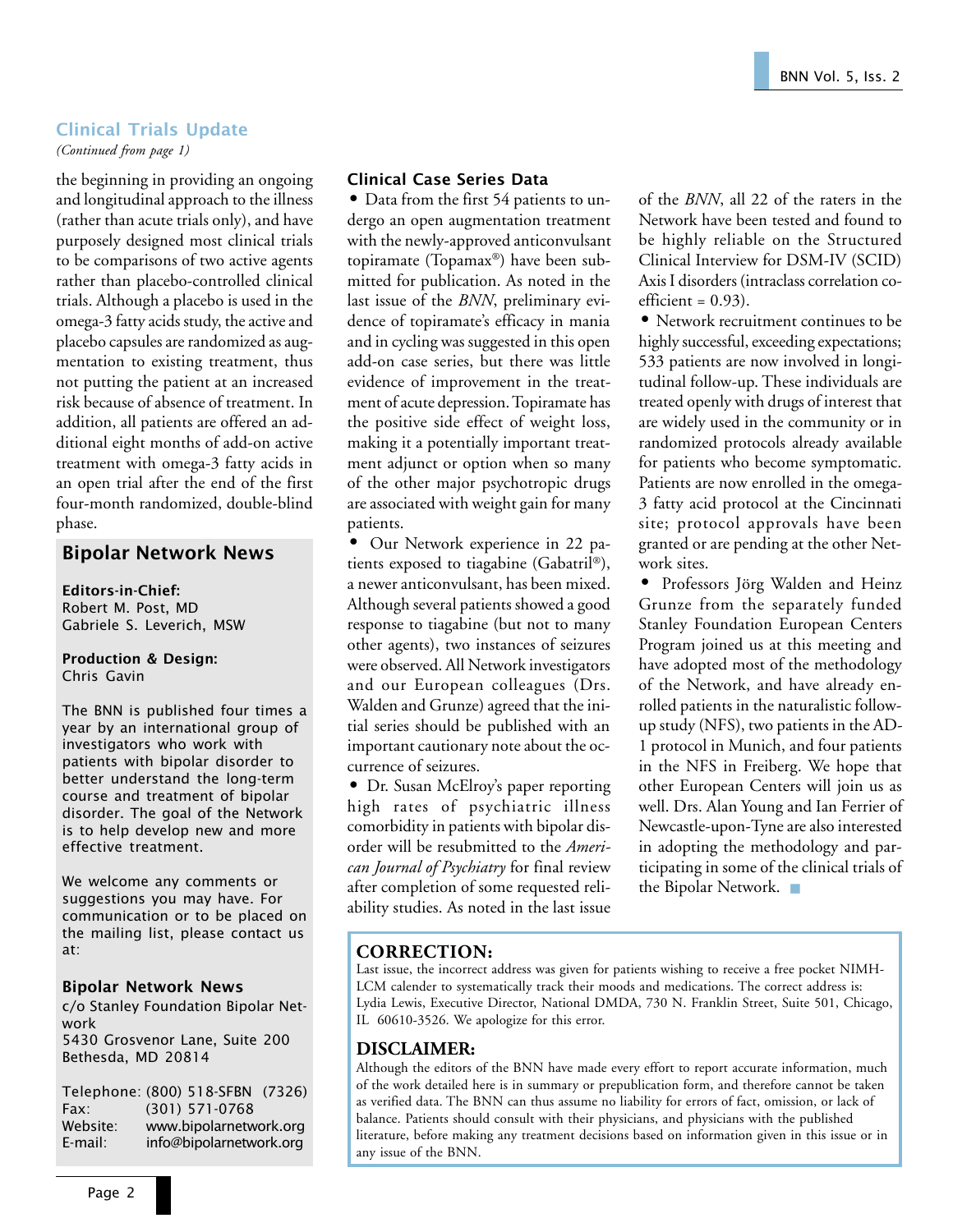# Meeting Highlights

## Early recognition and treatment of schizophrenia and bipolar disorder in children and adolescents

NIMH Research Workshop May 10-11, 1999, Bethesda, Maryland



RESEARCH WORKSHOP

shop on schizophrenia and bipolar disorder in children and adolescents was convened to address the questions: 1) How early can the symptoms of bipolar disorder and schizophrenia be recognized; and 2) what is the risk-to-benefit ratio of treating children and adolescents with prodromal (i.e., early) symptoms.

Considerable agreement about the methods and interventions for treating prodromal symptoms of schizophrenia was evident, and ample progress in the design and conduct of these studies in schizophrenia was equally apparent. In contrast, the controversies that have plagued the diagnosis of full-blown manic-depressive illness in children and adults have had a significant impact on the consideration of early intervention in children, even in those at high risk because of severe prodromal symptoms. Much of this contrast appeared to emanate from the more chronic and predictable worsening course of prodromal symptoms in schizophrenia, compared with the more labile and chaotic course in manic-depressive and mixed presentations that characterize bipolar illness. As noted in previous issues of the *BNN*, such controversies, even in the literature concerning adult patients, have led to a two-decade long lack of study funding in adult bipolar illness compared with the other major psychiatric illnesses, which is only now just beginning to be addressed.

## $\blacktriangleleft$ he NIMH Research Work-**Part I: Early Intervention in Prodromal Schizophrenia**

**Dr. Patrick McGorry,** of the University of Melbourne, spoke on **approaches to** early treatment. He noted that half of the time, schizophrenia begins before age 16, and therefore warrants significant intervention efforts. Dr. McGorry focused his early intervention efforts in an overall youth health services program in a catchment area of 800,000 individuals. He found that if patients met criteria for group II prodromal symptoms consistent with attenuated forms of the illness (reaching criteria for psychosis for one week), 40% of these individuals would show full-blown schizophrenic psychoses after one year and two-thirds by year two. These data indicated that even the first week of disabling symptoms put these children at very high risk, despite the provision of extensive psychosocial services and interventions. Neither neuropsychological testing nor small hippocampal size discriminated between those who would and would not develop full-blown schizophrenic psychosis. In fact, those with smaller hippocampal volumes appeared to be relatively protected against developing a full-blown psychosis.

Dr. McGorry suggested that these early states be labeled *precursor states* to indicate the at-risk nature of these early presentations, but not be called *prodromes*, which has a more inevitable connotation. His group offered treatment of 1–2 mg/day of risperidone (Risperdal®) and a cognitive therapy treatment package for those with these precursor states.

They found that 36% of 25 individuals in the unmedicated group developed a full-blown psychosis diagnosis compared with only 9.5% of the 21 individuals receiving treatment. Interestingly, in those who were fully compliant with treatment, no patient progressed to a full-blown diagnosis. This study represented just a small sample, because only 60 individuals per year came to their Personal Assessment and Crisis Evaluation (PACE) Center as opposed to an expected 250 new cases per year from this catchment area.

**Editor's Note:** These initial data appear highly promising, with an apparently reasonable ratio of treatment need versus inconvenience (risks and side effects) burden of intervening in these individuals who might otherwise develop a full-blown diagnostic syndrome. Whether treatment might also benefit the individuals who are not going to develop the full-blown syndrome but are still at risk for other disorders short of schizophrenia, such as schizotypal disorders and others associated with considerable morbidity and even potential mortality, remains to be assessed as well.

**Dr. Barbara Cornblatt**, from Long Island Jewish Medical Center, described her work at the **RAPP Clinic, an intervention program for patients in the prodromal phase of schizophrenia**. RAPP stands for "Recognition and Prevention of Psychiatric Problems," and treats children at high risk, i.e., siblings *(Continued on page 4)*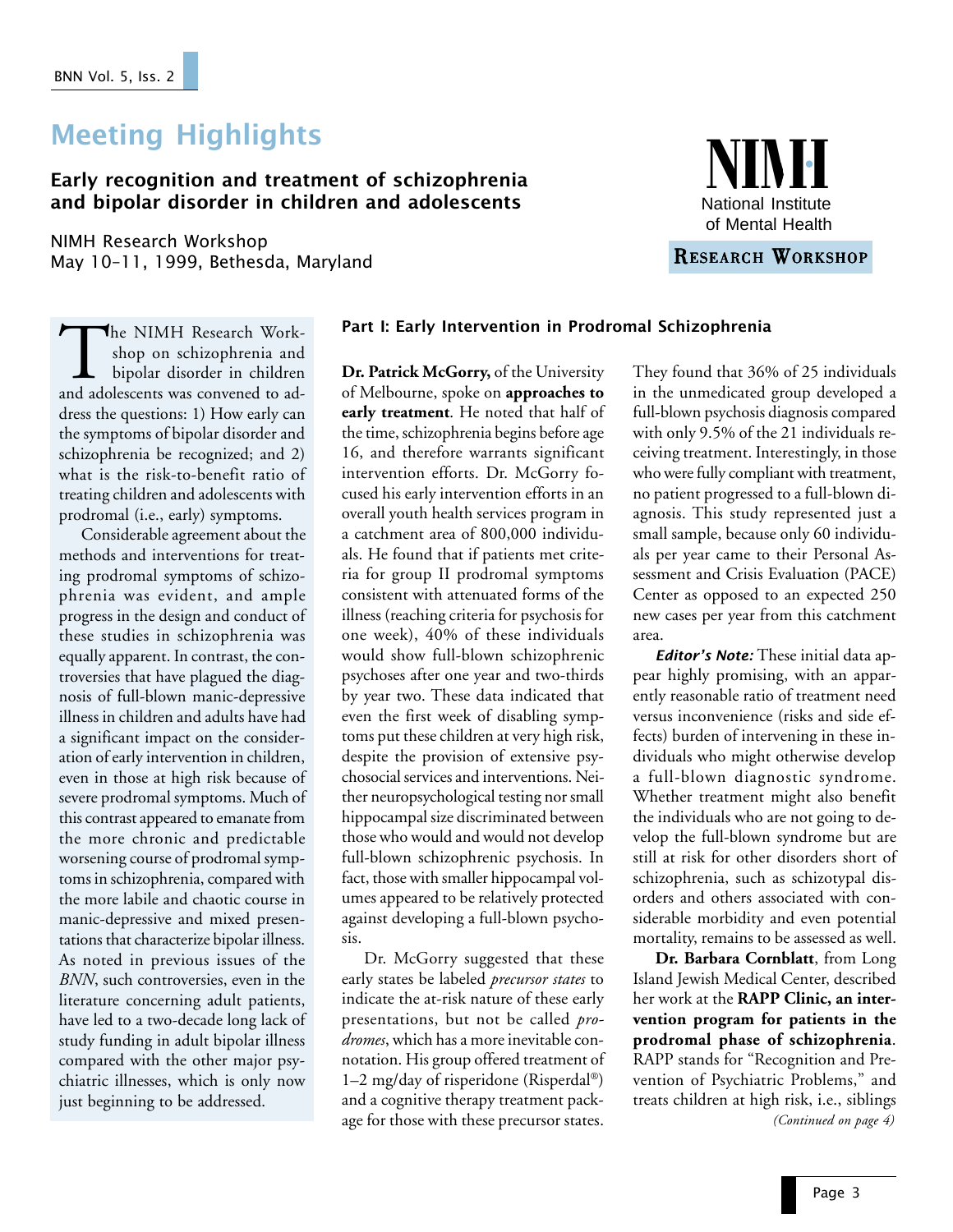## Meeting Highlights: Early Intervention - Schizophrenia *(Continued from page 3)*

of patients with schizophrenia and those at various stages of syndrome evolution. These stages of syndrome evolution are: 1) very early and nonspecific symptoms; 2) attenuated symptoms; 3) symptoms with psychotic features; 4) full-blown episodes reaching criteria for psychosis NOS (not otherwise specified); and 5) full-blown schizophrenia. In the first stage, children have decreased function, depression, social isolation, strange behavior, and a major decline in school and social functioning. Children in this category are offered support groups and social skills training, whereas those in the second and third stages are offered atypical neuroleptics in addition to the treatments offered in stage one. Of those patients treated with olanzapine (Zyprexa®), 67% improved, 27% showed no change, and 6% showed worsening or progression of their illness. In those administered risperidone (who were more ill at onset of treatment than the olanzapine group), 46% improved, 27% showed no change, and 27% worsened or progressed to a diagnosis of psychosis NOS.

Twenty-two percent of the children showed a 15 pound weight gain on olanzapine as did 9% on risperidone, with an additional 11% and 9%, respectively, showing less substantial but notable degrees of weight gain. Olanzapine was somewhat more sedating than risperidone, and risperidone was associated with motor side effects in 18% of the children.

Editor's Note: These data, although preliminary, give insight into the costto-benefit ratio of early intervention, suggesting that it may be helpful in the majority of such individuals, even in the short-term, with the additional possibility (yet unproven) that longer-term administration of neuroleptics prevents the onset of full-blown schizophrenic syndromes in otherwise highly predisposed people. At the same time, the data indicate that even with the use of atypical neuroleptics, a small number of unwanted and unpleasant side effects may still be involved. Ziprasidone (Zeldox®), which is not yet Food and Drug Administration approved, based on European studies may not have the same proclivity for weight gain as the other atypical antipsychotics.

**Dr. Linmarie Sikich**, of the University of North Carolina, along with **Dr. Jeffrey Lieberman**, studied a cohort of children with heterogeneous psychotic presentations (one-half with affective disorders), **comparing the efficacy of haloperidol (Haldol®), olanzapine, and risperidone**. Half of the children on haloperidol experienced severe extrapyramidal (motor) symptoms whereas, in the risperidone group, 10% had severe symptoms and 60% had mild to moderate symptoms. Sixty-five percent showed mild to moderate parkinsonian side effects with olanzapine. All of these side effects occurred in the context of a *50– 70% decrease in psychosis scores* at 20 weeks of treatment; all three medications were approximately equal in efficacy. Children gained approximately 0.4 pounds per week on haloperidol, 1.8 pounds per week on risperidone, and 1.7 pounds per week on olanzapine. After 8 weeks, children had gained an average of 4 pounds on haloperidol and 12 pounds on risperidone, and after 16 weeks, 30 pounds on olanzapine.

**Dr. Jeffrey Lieberman** of the University of North Carolina and **Dr. John Kane** of Long Island Jewish Medical Center both noted the great importance of the work in prodromal schizophrenia, particularly given the research literature indicating that the longer the duration of untreated illness, the poorer the outcome in the schizophrenic syndromes, as recently summarized by many investigators, including [Wyatt and Henter \(1998;](http://www.ncbi.nlm.nih.gov:80/entrez/query.fcgi?cmd=Retrieve&db=PubMed&list_uids=9793870&dopt=Abstract) *[J Psychiatr Res](http://www.ncbi.nlm.nih.gov:80/entrez/query.fcgi?cmd=Retrieve&db=PubMed&list_uids=9793870&dopt=Abstract)* 32: 169–177). In adults, the data indicate that with each successive episode of relapse, individuals with schizophrenia may be increasingly treatment-refractory, as evidenced by the neuroleptic response time and other indices.

Dr. Kane raised the issue of considering early intervention with safer but unproven agents, such as high potency benzodiazepines or antioxidants, which have some rational basis; antioxidants could help prevent the postulated loss of brain substance as evidenced by a number of studies using various imaging techniques.

**Dr. Laura Lee Hall**, of the [National](http://www.nami.org/) [Alliance for the Mentally Ill \(NAMI](http://www.nami.org/)), offered a **NAMI and family perspective**, noting that even the possibility of preventive treatment in the schizophrenia syndromes is met with a new sense of excitement, along with some regret that these possibilities were not available for many children who have already suffered a severe deteriorating course of schizophrenia. She also indicated that the most frequent calls that NAMI now receives are from parents frantic for further information on how to negotiate for their bipolar children the difficulties of finding an appropriate physician and knowing how to intervene. One hundred fifty phone calls on the issue of treatment of children with bipolar illness were recently received in a short period of time.

Editor's Note: It would appear that the field of psychiatry should place a moratorium on the controversy surrounding diagnostic thresholds for bipolar illness and temporarily agree to call these syndromes bipolar-like rather than bipolar *per se*. The one area that child psychiatrists in the field agree on is that these bipolar-like children are suffering greatly and are highly dysfunctional, whatever their ultimate diagnostic labels. In this area, experience and empirical data on treatment efficacy should be favored over theoretical perspectives and historical biases. *(Continued on page 5)*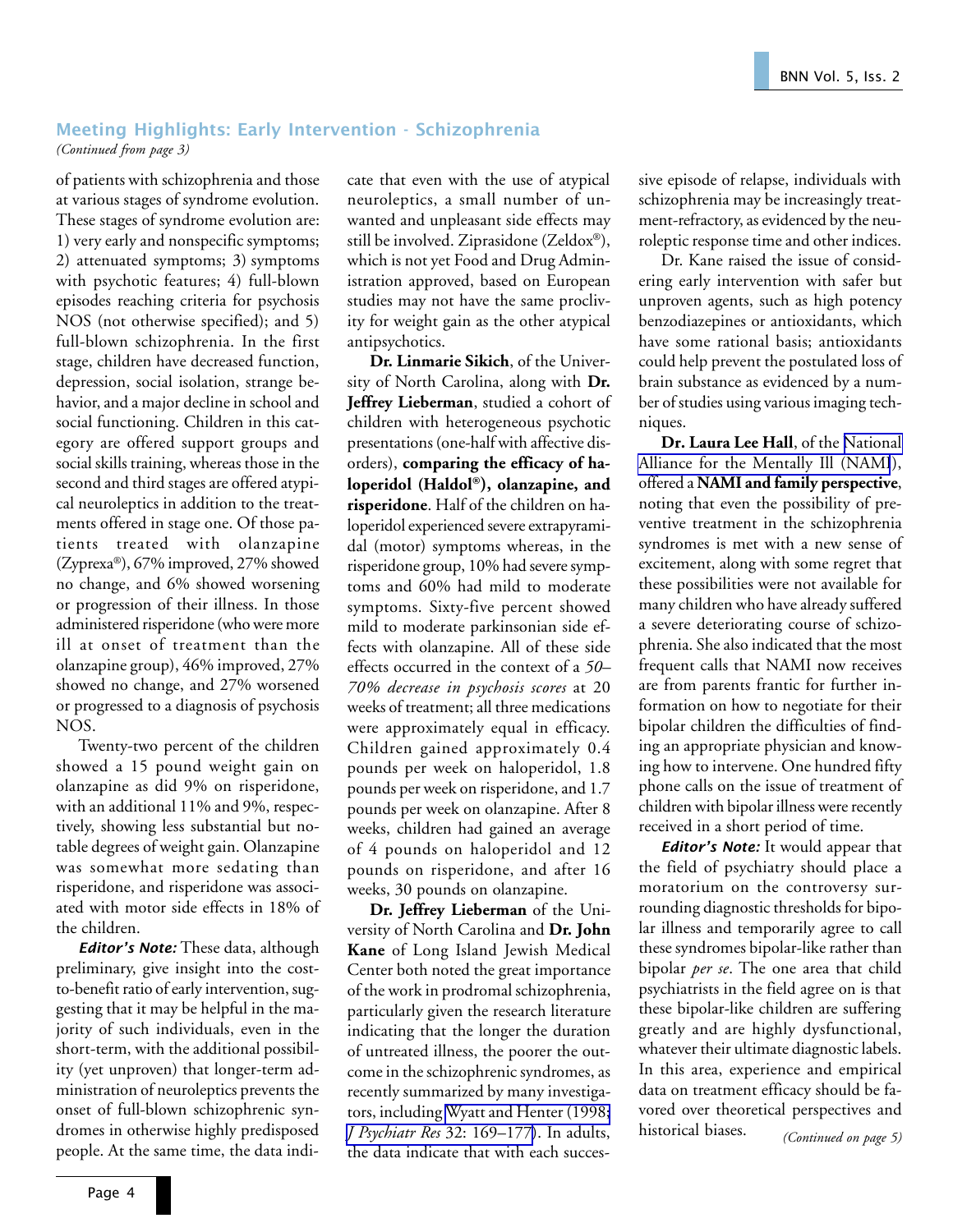### Meeting Highlights: Early Intervention - Bipolar Illness *(Continued from page 4)*

### Part II: Early Intervention in Prodromal Bipolar Illness

**Dr. Gabrielle Carlson**, of the State University of New York (SUNY)-Stony Brook, addressed **early detection of bipolar illness in adolescents** by reviewing her data on 191 6–12 year olds referred for outpatient evaluation between 1968 and 1973 for hyperkinetic (excessive muscular activity) disorders and other evidence of minimal cerebral dysfunction. One hundred fifty four of these children were followed-up through ages 21 to 23; only six had confirmed manic diagnoses. Hyperactivity, impulsivity, and negative affect were prominent in these individuals.

**Editor's Note:** These data confirm the view that the vast majority of children presenting with hyperkinetic and attentional disorders consistent with a diagnosis of attention-deficit hyperactivity disorder (ADHD) do not develop bipolar disorder. At the same time, it is widely agreed that the majority of children who have bipolar disorder also meet criteria for concurrent ADHD and often require treatment for this syndrome, but only after their mood disorder has been stabilized is ADHD treatment likely to be effective.

In Dr. Carlson's study, the 6 children who later became manic had a high degree of comorbidity including depression, anxiety, panic disorder, alcohol and substance abuse, antisocial behavior, increased numbers of hospitalizations, decreased school performance, and decreased GAS (overall function) scores. These data are consistent with the high degrees of comorbidity reported in adult bipolar disorder [\(Regier et al., 1990,](http://www.ncbi.nlm.nih.gov:80/entrez/query.fcgi?cmd=Retrieve&db=PubMed&list_uids=2232018&dopt=Abstract) *JAMA* [264: 2511–2518;](http://www.ncbi.nlm.nih.gov:80/entrez/query.fcgi?cmd=Retrieve&db=PubMed&list_uids=2232018&dopt=Abstract) [Kessler et al.,](http://www.ncbi.nlm.nih.gov:80/entrez/query.fcgi?cmd=Retrieve&db=PubMed&list_uids=9107147&dopt=Abstract) 1997, *[Arch Gen Psychiatry](http://www.ncbi.nlm.nih.gov:80/entrez/query.fcgi?cmd=Retrieve&db=PubMed&list_uids=9107147&dopt=Abstract)* 54: 313–321) as well as in our own Network (Suppes et al., 1999, *J Affect Disord*, in press).

**Editor's note:** Perhaps the extremely high level of comorbidity in child, adolescent, and adult presentations of bipolar disorder can be used as a diagnostic aid for arriving at an appropriate diagnosis, rather than as a diagnostic confound in search of the pure bipolar presentation, which may only be present in a small minority of patients.

from the controversial diagnostic issues toward approaches based on target symptoms and their treatment.

**Dr. Robert Post**, from the National Institute of Mental Health and the Stanley Foundation Bipolar Network,



**Incidence of selected symptoms in childhood bipolar illness; from Fergus et al. 1999 (see below)**

**Dr. Elizabeth Weller**, of the University of Pennsylvania, spoke on **early detection of bipolar illness in children**, reviewing data from 152 children (average age of ten years) who had an average age of onset of bipolar illness of approximately six years, with bipolar symptoms lasting seven to ten days.

In discussing both presentations on early detection, **Dr. Neal Ryan**, from the University of Pittsburgh, spoke of the **importance of early, open, uncontrolled treatment data** that would be critical in designing subsequent studies with enough children to achieve statistical significance. He also spoke of the importance of dimensional rather than categorical approaches and of moving away

presented a talk on **early intervention in children with a very high risk for bipolar illness—a Stanley Foundation initiative**. This talk—summarizing a poster presented by Emily Fergus at the 1999 American Psychiatric Association meeting—indicated that a group of five symptoms highly predict a diagnosis of bipolar disorder. This finding is based on a retrospective survey of parents on the earliest symptoms associated with moderate to severe dysfunction in 78 children with a diagnosis of bipolar illness, 38 children with a non-bipolar diagnosis (such as unipolar illness or ADHD), and 82 children with no psychiatric illness. The average age of the children at the *(Continued on page 8)*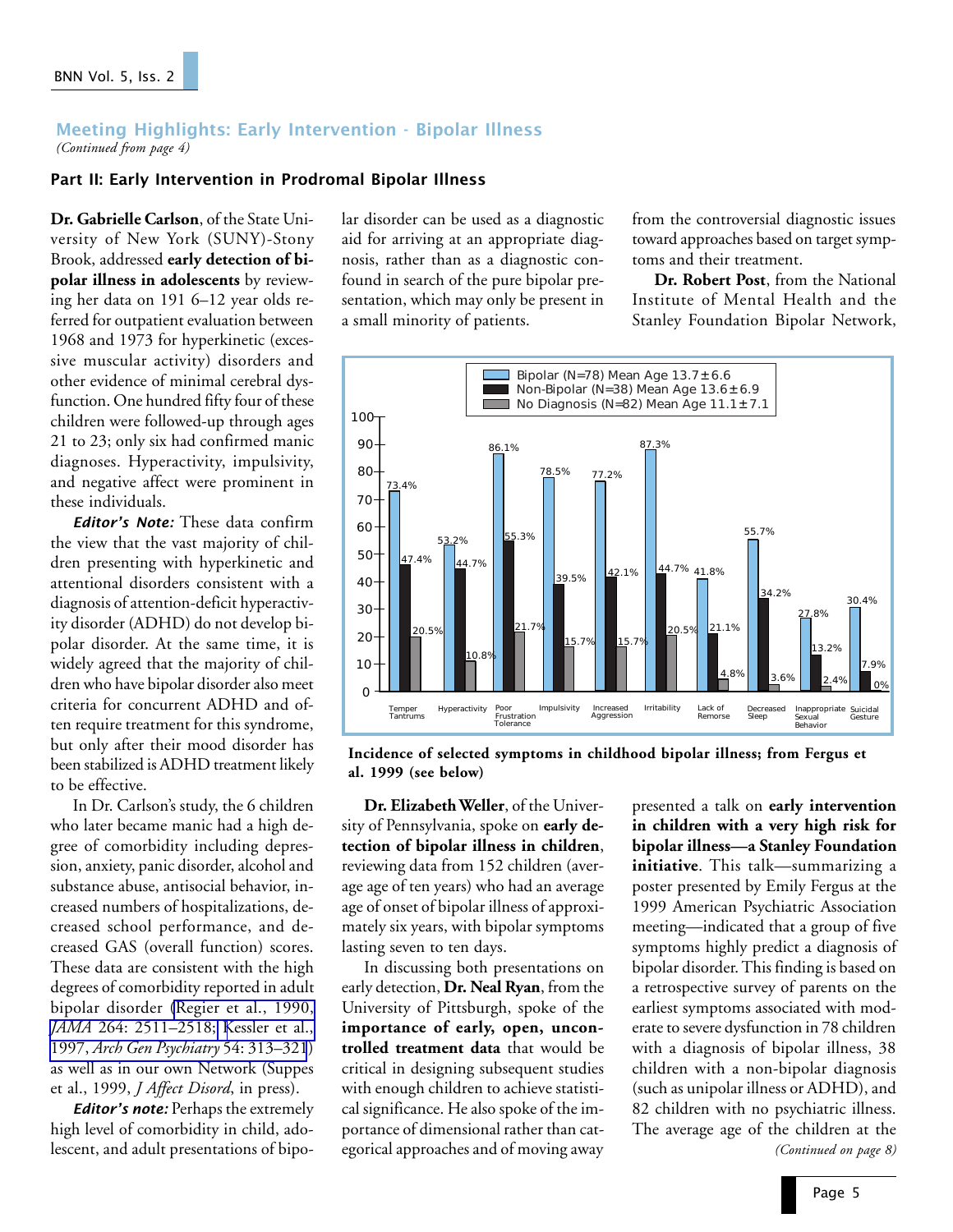# Life Chart Highlight

## Nimodipine treatment of an adolescent with ultradian cycling bipolar affective illness\*

Pablo A. Davanzo, MD, Natalie Krah, MD, Jillian Kleiner, MD, and James McCracken, MD

In preschool, the patient illustrated in<br>the life chart (p. 7) was described as<br>aggressive and cruel to animals. He<br>was also noted to have difficulties learnn preschool, the patient illustrated in the life chart (p. 7) was described as **L** aggressive and cruel to animals. He ing to read and was diagnosed as dyslexic (figure 1). At the age of six he was diagnosed with attention deficit hyperactivity disorder (ADHD) and treated with methylphenidate (Ritalin®) for a period of nine months (figure 1, right), followed by dextroamphetamine (Adderall®, Dexedrine®) for a period of 14 months (figure 2, left). On stimulants he continued to experience difficulty concentrating and developed noticeable "rebound", rapid speech, and occasional stomach ache.

In January 1991, at age nine, he was diagnosed with chronic fatigue syndrome by his pediatrician and treated for symptoms of depression a year later with fluoxetine (Prozac®) 20 mg daily for a period of two weeks. After ten days on fluoxetine, the patient became acutely manic, requiring his first inpatient psychiatric admission in October 1992, at the age of ten (figure 2). At that time he presented with severe agitation and dyscontrol and was diagnosed with bipolar disorder and ADHD. After three weeks, he was discharged on lithium and clonidine (Catapres®). In March 1993, at the age of ten years, seven months, he had a second manic episode. He was treated with adjunctive neuroleptics as an outpatient for approximately eight months, in addition to lithium and clonidine in adjusted doses. During this episode, he suffered from intermittent periods of depression (i.e., lack of energy, wanting to watch TV all day), anhedonia, melancholia, and lack of appetite, lasting two to three months and remitting spontaneously. He was hospitalized for a second time in November 1993 at age 11, with the diagnosis of bipolar I disorder, most recent episode manic, with psychotic features, and rapid cycling. This (his third) manic episode manifested with severe irritability, cruelty to animals, impulsivity (i.e., crossing the street without looking) and grandiosity (i.e., nothing can happen to me), hypersexuality (i.e., increased masturbation), suicidal ideation, and abnormal perceptions (i.e., reports of seeing a monster in his room).

Daily behaviors charted by staff showed an alternating pattern of lethargy, introversion, and depressed mood in the mornings, followed by hypertalkativeness, poor impulse control, agitation and irritability, and suicidality at bedtime, almost on a daily basis. Carbamazepine (Tegretol®) was started and titrated to a level of 8 µg/dL. Decreased suicidal ideation, irritability, and overall mood swings were documented after two weeks. In addition to medication, the patient received weekly individual psychotherapy and parent training.

Four months later, in March of 1994, despite compliance with lithium and carbamazepine, he was readmitted to the hospital due to a relapse. He appeared manic and reported depressed mood with



suicidal ideation, as well as command and visual hallucinations. Carbamazepine was switched to divalproex sodium (Depakote®), and a therapeutic level of 93 µg/dL was achieved after ten days. By the third week of treatment he became less pressured in speech, more redirectable, and less hyperactive and irritable. He voiced no suicidal ideation and was discharged on lithium carbonate, divalproex sodium, levothyroxine  $(T_4)$ , and clonidine.

The patient remained in remission for approximately two months, but was soon readmitted to the hospital for a fourth time in a manic psychotic state. His lithium level was 0.8 mM and his valproate level was 124 µg/dL. Standard chemistry laboratory was normal. The lithium dosage was increased, and chlorpromazine (Thorazine®) was added, resulting in partial resolution of symptoms. He was discharged on chlorpromazine, divalproex sodium, levothyroxine, lithium, and clonidine. On this regimen he gained weight and developed an intention tremor in both hands. He was reported to have low energy and difficulty walking.

One month later he was noted to be "more creative, fearful and hyperactive," and had hit a peer in school. The patient was unable to tolerate an increase in levothyroxine and chlorpromazine or clonazepam (Klonopin®) due to the intolerable side effects of tachycardia, heat intolerance, and sweating. He also failed trials of risperidone (Risperdal®) and gabapentin (Neurontin®) due to side effects (figure 2, right).

*(Continued on page 8)*

<sup>\*</sup> From the Journal of Child and Adolescent Psychopharmacology, Vol. 9, Issue 1, pp. 51-61, 1999. Reprinted with permission from Mary Ann Liebert, Inc., publishers, [www.liebertpub.com.](http://www.liebertpub.com/cap/default.htm)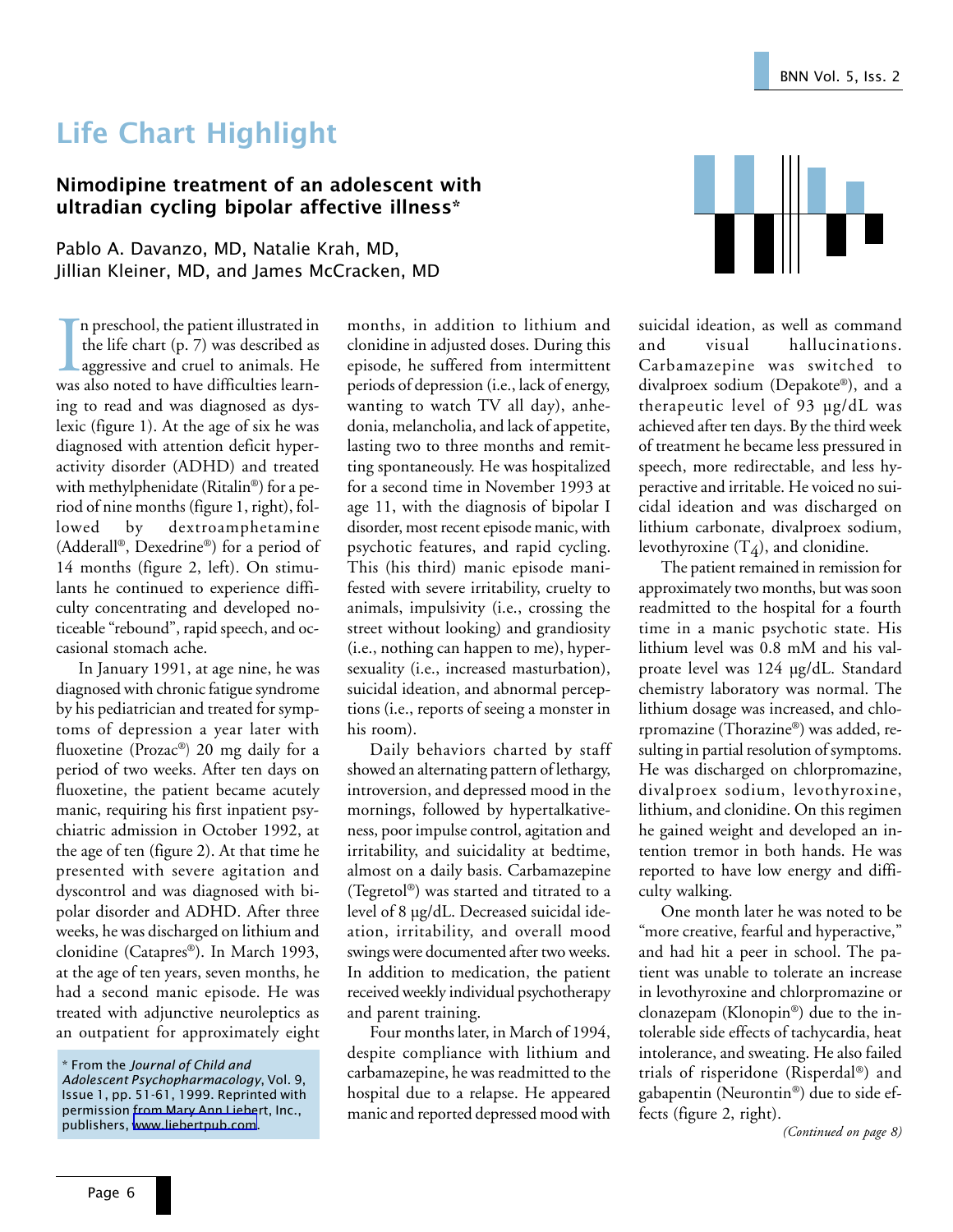## BNN Vol. 5, Iss. 2







Figure 2: Life chart showing fluoxetine-related switch into mania; inadequate response to lithium, plus adjunctive neuroleptics, carbamazepine, divalproex sodium, gabapentin, levothyroxine, and clonidine; excellent response to the dihydropyridine calcium channel blocker nimodipine.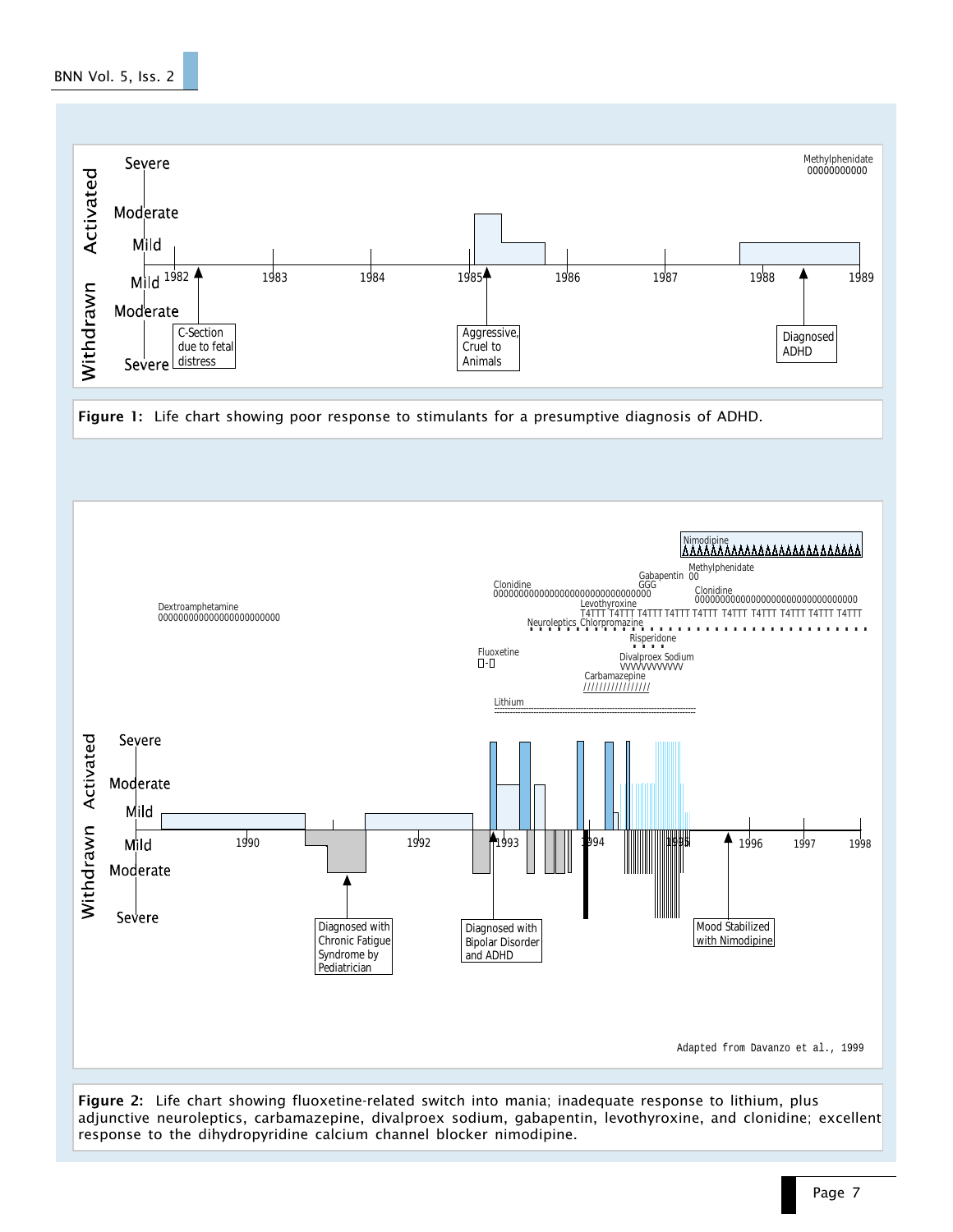## Life Chart Highlight

*(Continued from page 6)*

#### Nimodipine Trial

The patient was admitted in a manic state, intermittently depressed and agitated. Daily behaviors charted by staff revealed a chaotic pattern of introversion, depressed mood, and suicidality interspersed with episodes of hypertalkativeness, hypomania, poor impulse control, agitation, and severe irritability. These shifts occurred within 24-hour periods and therefore were considered to satisfy criteria for an ultradian cycling type of bipolar affective illness ([Kramlinger & Post, 1996,](http://www.ncbi.nlm.nih.gov:80/entrez/query.fcgi?cmd=Retrieve&db=PubMed&list_uids=8833685&dopt=Abstract) *Br J Psychiatry* [168: 314–323](http://www.ncbi.nlm.nih.gov:80/entrez/query.fcgi?cmd=Retrieve&db=PubMed&list_uids=8833685&dopt=Abstract)).

After written informed parental consent, nimodipine (Nimotop®) was started at 30 mg at bedtime. The drug was titrated up to 60 mg orally three times daily over a period of 12 days, with daily monitoring of blood pressure and heart rate. The patient entered the trial taking lithium 450 mg twice daily, levothyroxine 200 µg/day, and chlorpromazine 25 mg twice daily. These medications were held constant, except for lithium, which was decreased by half the dose on day 10, and discontinued on day 13. By day three, the patient showed decreased severity of depression, although he continued to experience repeated, rapid, and clinically significant changes of mood. Nimodipine was increased to 30 mg three times daily on day four. On day six, although still manic, the patient slept well for the first time in months, followed by two days of hypersomnia and sedation. On day nine the patient's mood stabilized. His nimodipine dosage was 30 mg twice daily and 60 mg at bedtime. He reported "feeling better than ever before in his life." He appeared calmed and participated appropriately in ward activities. On days nine through 12 he was generally euthymic. Several days later, an attempt was made to taper levothyroxine, which resulted in increased hyperactivity. This was attributed to comorbid ADHD and methylphenidate was initiated. By discharge on day 18, the patient's mood remained stable, with no evidence of cycling for nine days. He was discharged on the following medications: nimodipine 60 mg three times daily, levothyroxine 200 µg every morning, methylphenidate 10 mg twice daily, and chlorpromazine 25 mg twice daily. One month after discharge clonidine was substituted for methylphenidate due to the development of persistent motor tics on methylphenidate.

The patient has remained in remission for three years and has not required hospitalization since 1995 (figure 2, far right). He remains compliant with medication treatment and denies significant side effects. In the spring of 1998 his nimodipine dosage was reduced from 180 mg/day to 150 mg/day; however, he developed signs of hypomania, prompting a return to the original dose.

This patient illustrates a response to the L-type calcium channel blocker nimodipine in combination with  $T_4$ , methylphenidate, and chlorpromazine when many other mood stabilizer regimens had failed. Illness exacerbation with fluoxetine (1992) and lack of adequate response to stimulants until after the mood was stabilized are not unusual. Other dihydropyridine calcium channel blockers such as isradipine (Dynacirc®) and amlodipine (Norvasc®) also appear effective with amlodipine the easiest to use because of its long half-life. ■

## Meeting Highlights: Early Intervention - Bipolar Illness

*(Continued from page 5)*

time of the survey was approximately 13 years. As illustrated in the figure on page 5, there was a high incidence of a variety of symptoms in children diagnosed with bipolar disorder compared with non-bipolar diagnosed children and children without any diagnosis. Most of these symptoms would fall in the activated symptoms category rather than in the withdrawn or depressed spectrum (such as suicidal gestures).

A statistical analysis (logistic regression) indicated that the symptoms of grandiosity, suicidality, rapid thoughts, irritability, and hyperactivity best predicted a bipolar diagnosis, with any combination of three of the five symptoms yielding an 80% or greater likelihood of a bipolar diagnosis. There was only a 9% false positive rate, indicating that if one used these symptoms to decide to intervene with a medication, only 9% of the children in the sample would be unlikely to have a childhood diagnosis of bipolar disorder (and thus potentially treated unnecessarily). The presence of this symptom profile in a population of high-risk children (by virtue of a two-parent family history for affective disorder, with at least one parent diagnosed with bipolar

disorder), would appear to justify an early intervention study (with valproate [Depakote®] or another mood stabilizer) to determine if these early symptoms could be ameliorated, and whether the progression to full-blown bipolar illness could be prevented. Lithium or other treatment could be added on an open basis if children did not respond adequately in the initial randomized phase.

*(Continued on page 9)* A parental survey that many *BNN* readers participated in also suggested that parents were very supportive of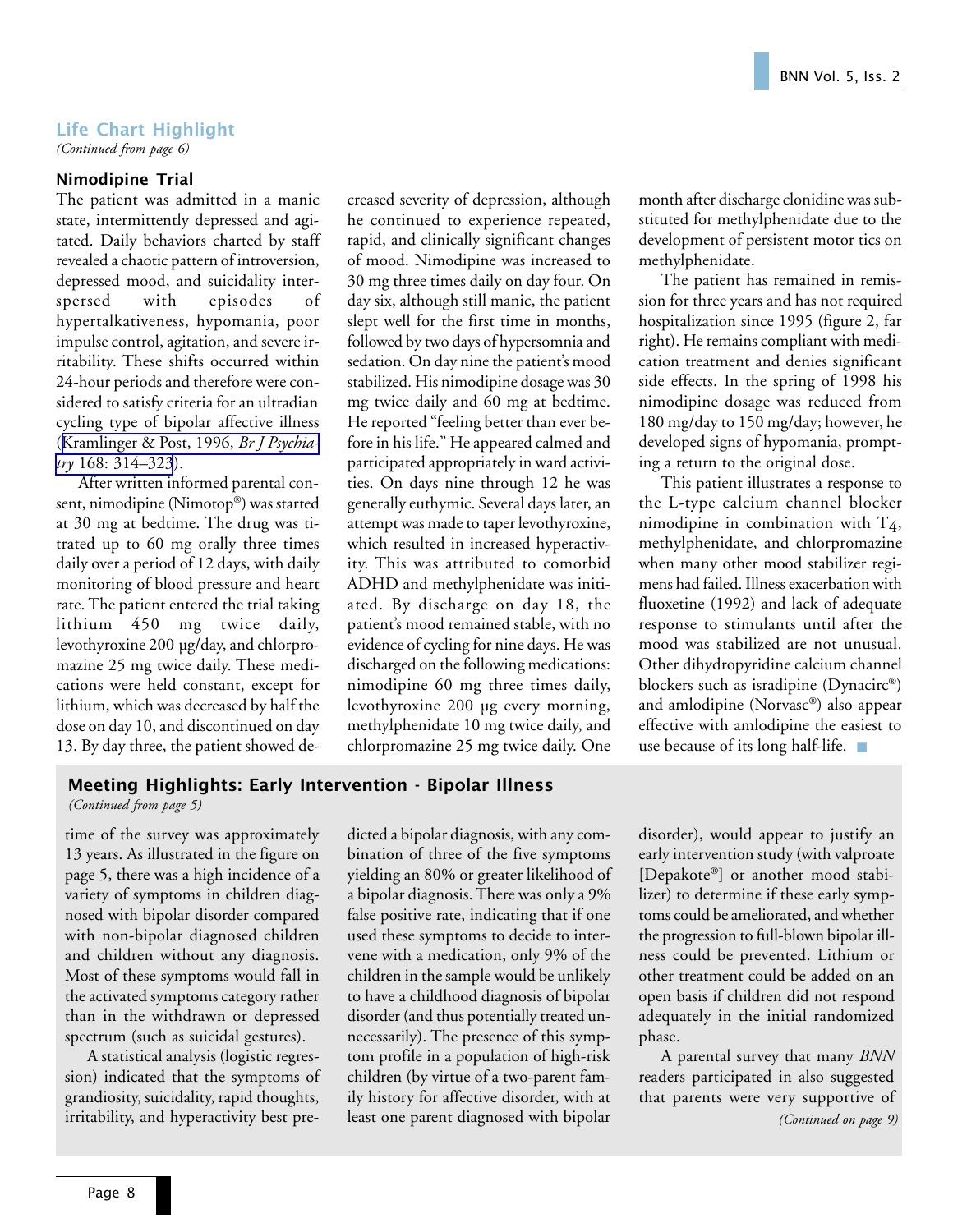#### Meeting Highlights: Early Intervention - Bipolar Illness *(Continued from page 8)*

such attempts at early intervention, and more than 90% felt that long-term medication interventions at or before diagnosis were appropriate in children at high or very high risk for developing bipolar disorder. Many investigators at the workshop did not feel that an intended Bipolar Network long-term study was warranted yet, suggesting instead that the acute efficacy of valproate and/or lithium be demonstrated on these early symptomatic presentations prior to the ultimate design of a long-term prevention study. Workshop participants felt that the proposed early use of rescue medicine with lithium, although further assuring parents that their children could rapidly move to an active treatment regardless of whether their child was randomized to the valproate or placebo arm of the study, would at the same time confound the interpretation of the preventive component of the study.

The Bipolar Network has thus redesigned the early intervention study (described in previous *BNNs*) to initially focus on an acute treatment phase in children at very high risk, with a naturalistic follow-up phase thereafter. Thus, for the many families who have already volunteered to participate in the early intervention initiative for children at very high risk, an acute study will still be available. The Network hopes to initiate such a study in six months to one year after all of the scientific, institutional, and ethical review approvals are received.

**Dr. Vivian Kafantaris**, of Long Island Jewish Medical Center, discussed the **effectiveness and safety of early treatment in bipolar illness**, reporting that only 27 (26%) of 103 children tolerated discontinuation of antipsychotic medicines used with lithium monotherapy at one month, and few tolerated the withdrawal of lithium therapy itself once a manic syndrome was treated. Overall lithium response was quite good

in 23 (77%) of 30 children not previously exposed to medications, whereas it was much less substantial in 17 (35%) of 48 patients with prior medication histories. In subsequent analyses, prior antidepressant therapy was specifically associated with this differential outcome; however, outcome was not related to mixed or dysphoric mania, as had been noted in multiple studies in adults. In those children with prior antidepressant exposure, only 11 (33%) of 33 responded to lithium, whereas 29 (64%) of 46 responded in the group not previously exposed to antidepressants.

**Editor's note:** These data are very similar to those of Kukopulos et al. (1980; *Pharmakopsychiatr Neuropsychopharmakol* 13: 156–167) indicating that concurrent treatment with antidepressants in adults with bipolar illness not only may be associated with cycle acceleration and conversion to a continuously cycling form of the illness, but also may be associated with a less robust response to lithium. Given Dr. Maria Kovacs' data that prepubertal children presenting with severe depression have a 30% risk of displaying mania following the institution of antidepressant treatment, these data from Dr. Kafantaris raise an additional caution concerning the use of antidepressants in children at high risk for bipolar illness.

**Dr. Joseph Biederman**, of the Harvard Medical School, in the context of a presentation on the **relevance of comorbidity**, reviewed his data on a cohort of bipolar children that met formal diagnostic criteria for bipolar illness. Almost all of the children presented with mixed symptoms and with continuous and ultra-rapid cycling, whereas only seven of the 43 showed a clear episodic course more characteristic of the adult illness. The mean age of the children in his sample was seven, with a number of children showing this mixed bipolar picture at ages three and four. Seventeen percent presented with euphoria, 92% with irritability, 97% with distractibility, 97% with increases in activity and poor judgment, 66% with inordinate crying, 63% with flight of ideas, 54% with grandiosity, and 29% with decreased sleep. As suggested previously, nearly all patients met criteria for ADHD, 93% reached criteria for oppositional defiant disorder, and 40% for conduct disorder. Dr. Biederman found that these children responded almost exclusively to mood stabilizers and antipsychotics, with negligible response to tricyclic antidepressants, serotonin selective re-uptake inhibitors, and stimulants (in the absence of prior mood stabilization). Also striking was the intractability of these illnesses, with only 17% of the children remitting at six months, 30% at one year, and 65% at two years.

**Editor's note:** Given these data, it is easy to see why parents of children with presumptive bipolar illness are calling NAMI in crisis to find appropriate health care providers and treatments for their children. This illness does not respond to treatments that are likely to be used (i.e., tricyclic antidepressants, serotonin selective reuptake inhibitors, and stimulants) and is relatively slow to remit, even with appropriate treatment. Once the illness does remit, 28% show recurrences within one month and 42% within two months, further suggesting the crucial importance of long-term prophylaxis once remission is achieved.

**Dr. Robert Kowatch**, from the University of Texas Southwestern Medical Center (and a recipient of a Stanley Foundation grant for his work on early intervention), **reported results from the first 42 children** with bipolar I ( $n = 20$ ) or bipolar II ( $n = 22$ ) illness who were in a manic episode, **randomized to ei-** *(Continued on page 11)*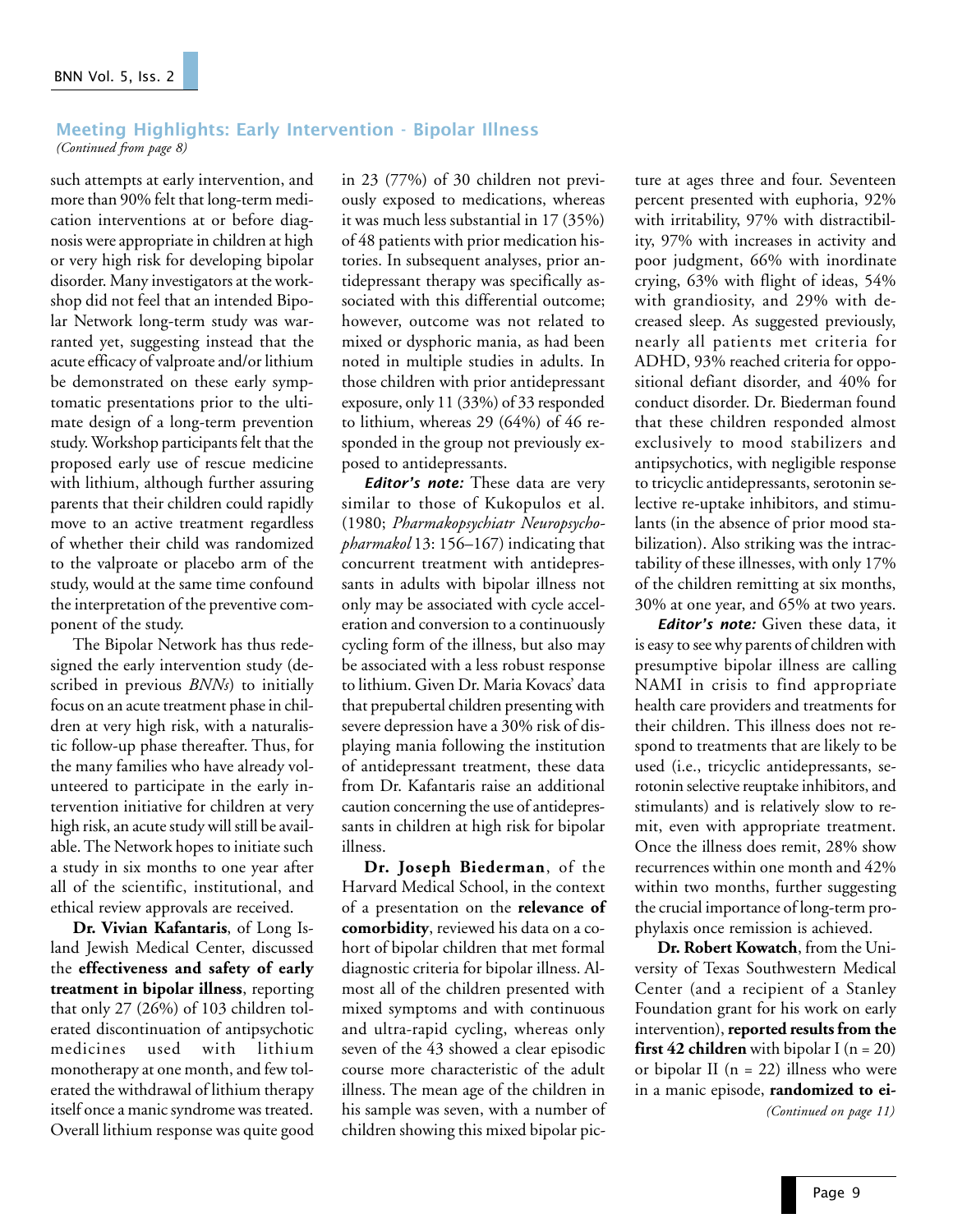## Preliminary Suggestions for Parents Seeking Treatment for their Children with Bipolar-like Illnesses

The diagnostic controversies involved in the presentation of childhood bipolar illness and the disagreements about diagnostic thresholds make it particularly important for parents to have a rough set of presentation of childhood bipolar illness and the disagreements about diagnostic thresholds make guidelines from which they may begin to pursue treatment options. Dr. Robert Kowatch and associates at the Stanley Center in Dallas are in the process of writing a book for parents of bipolar children and for professionals most likely to be intimately involved in the treatment of these children. However, this book and its details will not be available for at least another year. The excellent book by D. Papolos and J. Papolos (*The Bipolar Child*) is also not yet available (December 1999, Broadway Books). Therefore, members of the Early Intervention Initiative (E.I.I.) have decided to make a series of preliminary suggestions and recommendations based on the minimal evidence available to date in the field. We acknowledge that these are only the roughest guidelines and should rapidly be supplanted by those more empirically based as further studies are completed and new information is gained from the various NIMH, Stanley Foundation, and other research initiatives.

It should also be stated from the outset that these are "consensus" views from a group of individual investigators, each of whom agrees with the general principles as stated, but many of whom would have some differences when approaching different patients in their own clinical practices. In addition, they do not represent the views of many others in the field who would advise more conservative approaches while awaiting a more systematic database upon which to build such recommendations. Therefore, they do not represent NIMH guidelines nor Stanley Foundation guidelines, but are only the initial set of working suggestions from our E.I.I. work group. These individuals include: Drs. Kiki Chang (Stanford); Robert Kowatch (Dallas); John Zajecka (Chicago); Cesar Soutullo, Melissa DelBello, and Susan McElroy (Cincinnati); Robert Findling (Cleveland); Robert Post, Andrew Speer, and Ms. Gabriele Leverich (Bethesda); and Willem Nolen and Catrien Reichart (Utrecht, the Netherlands).

You should be open to the possibility that your child does or does not have bipolar illness, but as in adults, childhood bipolar illness is often associated with other coexisting (comorbid) diagnoses.

## I. Don't get discouraged.

- II. No matter how severe, frustrating, or apparently willful your child's behavior appears, try to view it as part of the symptoms of bipolar illness and out of the child's volitional control.
- III. Chart the course of your child's mood swings on a daily basis, preferably in a systematic graphic format. One format of a systematic "Kiddie-Life Chart" is available from the Stanley Foundation Bipolar Treatment Outcome Network (5430 Grosvenor Lane, Suite 200, Bethesda MD 20814; [800] 518-SFBN). This or a related longitudinal assessment tool will be essential from several perspectives:
	- it will be extremely helpful in arriving at the appropriate **diagnosis**;
	- it will track the symptomatic presentation of the illness which will help engender more effective treatment efforts from professionals; and
	- it will help you and clinicians develop optimal treatment approaches.
- IV. Initiate treatment with mood stabilizers rather than antidepressants or stimulants. As noted on page 11, Dr. Kowatch found in an open randomized study that lithium, carbamazepine (Tegretol®), and valproate (Depakote®) are all effective in approximately 40-50% of children with childhood onset bipolar mania. Because these drugs are accepted and effective mood stabilizers in adult illness, they likely have long-term efficacy in preventing both manic and depressive episodes in children and adolescents as well (based on indirect inferences from the modicum of acute antimanic efficacy data in this age group). The details of the side-effects profiles and potential range of efficacy of these well accepted mood stabilizers are readily available and discussed in detail elsewhere (see Table, p. 12, for overview). Antidepressants and stimulants may exacerbate or destabilize the illness if used without a mood stabilizer first. *(Continued on page 11)*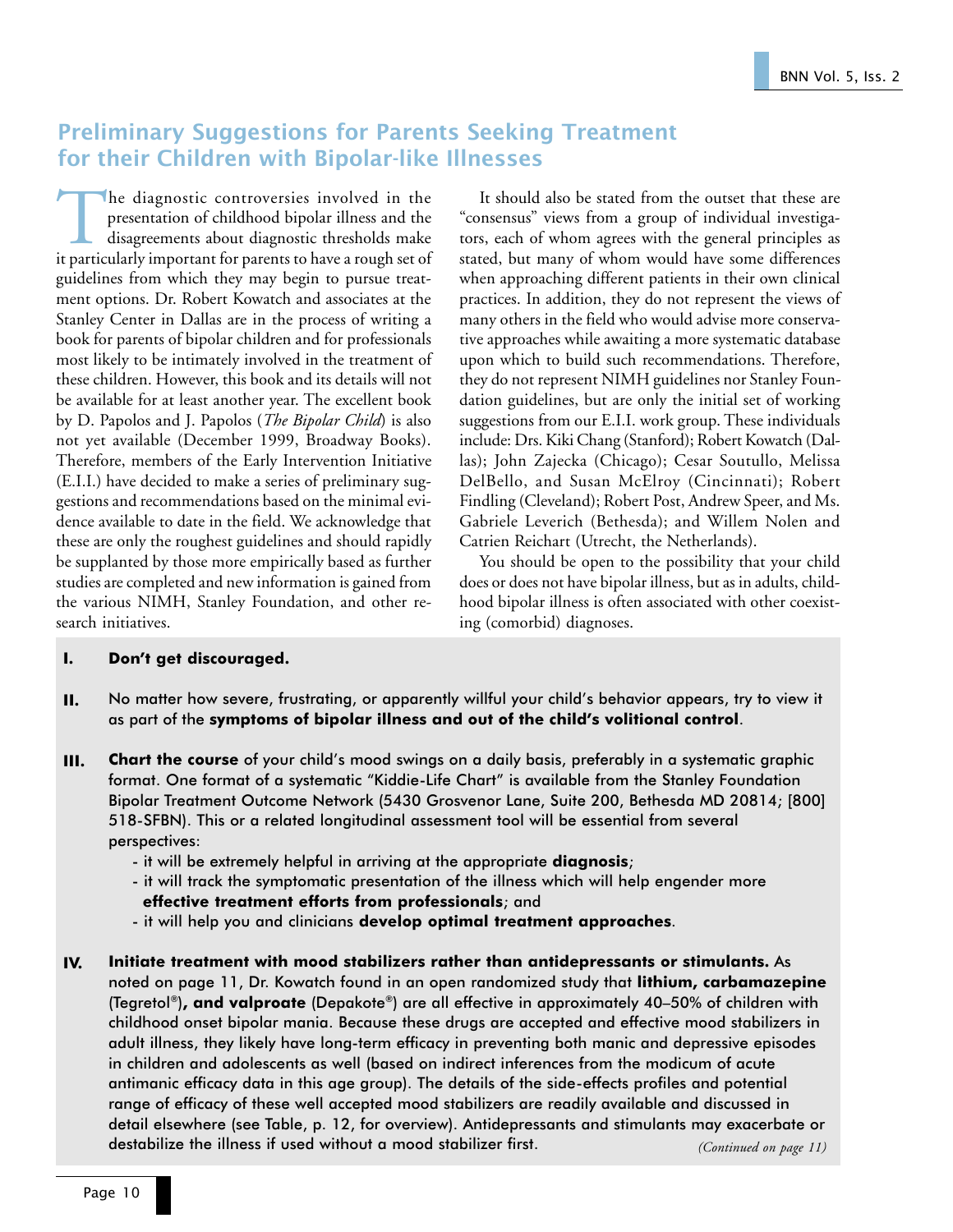#### Suggestions for Parents

*(Continued from page 10)*

- V. If one mood stabilizer is not effective, a second mood stabilizer may be tried as an alternative or may be added to the regimen. If this is not effective, a revision of the mood stabilizer regimen should be considered or a third drug added.
- VI. Many of the other drugs currently being evaluated as potential mood stabilizers are similar to carbamazepine in that they are Food and Drug Administration-approved for use as anticonvulsants in patients with epilepsy, but not mood disorders. Use of these alternative drugs should generally be explored after the options of lithium, carbamazepine, or valproate have been tried.

a) Among the newer anticonvulsants, gabapentin (Neurontin®) has an excellent side effects and safety profile in adults and children, but its efficacy in adult mood disorders remains controversial and formal studies in pediatric populations of patients with mood dysregulation remain to be performed. Nonetheless, there are anecdotal reports that it may, at times, have dramatic effects on anxiety and depressed mood when used as an adjunctive agent in younger individuals. Although in our larger NIMH study of six weeks of monotherapy (Frye et al., 1999) gabapentin did not have a better overall response rate than placebo, those who did have a good to excellent response were younger adults with shorter durations of illness. There are, however, isolated reports that gabapentin can exacerbate behavioral dyscontrol in some individuals, particularly in those with preexisting brain damage.

b) Another newly approved anticonvulsant, lamotrigine (Lamictal®), showed an overall 52% response rate in monotherapy in adults, which was significantly greater than either gabapentin (26%) or placebo (22%) in patients with treatment-refractory affective disorders (most of whom

*(Continued on page 13)*

## Meeting Highlights: Early Intervention - Bipolar Illness

*(Continued from page 9)*

**ther carbamazepine (Tegretol®), lithium, or valproate** and followed in an open trial. Using Clinical Global Impressions (CGI) criteria or the Mania Rating Scale (MRS), respectively, the response rate to carbamazepine was 31% or 38%, the response rate to lithium was 38% or 31%, and the response rate to valproate was 40% or 53%. In the "completer" analysis on the 32 subjects who received five weeks of treatment, the response rates were 44% for carbamazepine, 45% for lithium, and 50% for valproate.

**Editor's note:** On the positive side, lithium, carbamazepine, and valproate all appear to be equally effective for intervention in childhood and adolescent acute manic presentations.

However children, like adults, appear to often require combination therapy, and most of the patients in Dr. Kowatch's study required several mood stabilizers in combination, as well as the later addition of a psychomotor stimulant for residual ADHD symptoms, before achieving adequate remission. These data are consistent with those of Dr. Robert Findling from the Stanley Center at Case Western Reserve University, who found much better responses to the combination of lithium and valproate in children than he did to either in monotherapy.

Although most would agree that Dr. Kowatch's study would be enhanced with a placebo phase, there are nonetheless practical consequences and important implications of this study. The study was randomized from the beginning, and therefore probably reflects the ultimate response rate, meaning the differences in efficacy among these three agents (lithium, carbamazepine, and valproate) are not likely to eventually emerge as large. Given its open rather than double-blind design, the relatively low response rates are more likely underestimates rather than overestimates of the degree of efficacy that would result from blind studies. These data also suggest a probable continuum of efficacy with adult mania, because considerable evidence shows that each of these three compounds is effective in adult bipolar illness. ■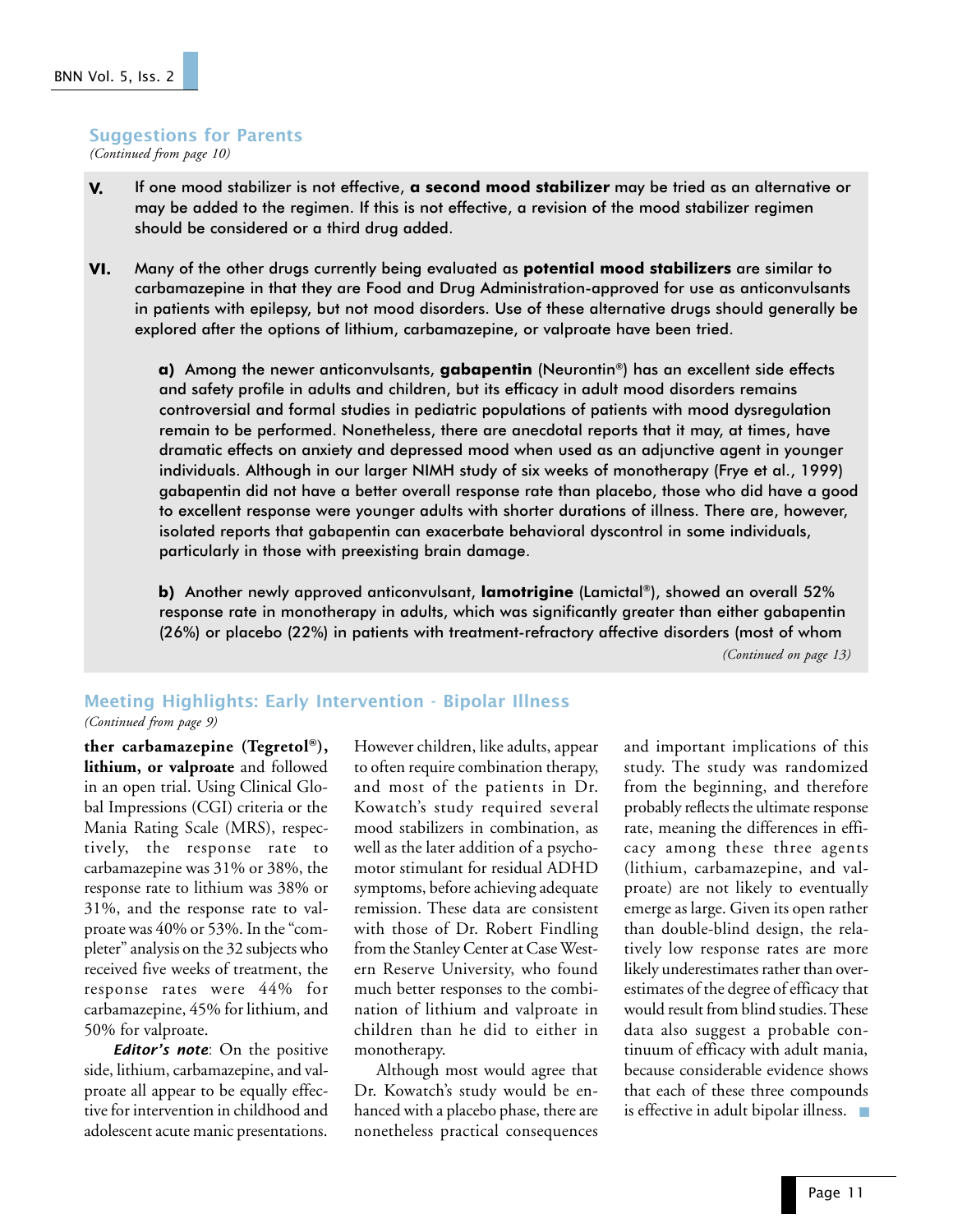### Preliminary Clinical Impressions of Comparative Clinical and Side-Effects Profiles of Lithium, Nimodipine, and the Putative Mood-Stabilizing Anticonvulsants in Adults

|                                                   | Lithium<br>$(0.5-1.2 \text{ mEq/L})$ | Carbamazepine<br>$(4-12 \mu g/ml)$ | Valproate<br>(50-120 µg/mL) |                          | Nimodipine (Lamotrigine) <sup>A</sup> | Gabapentin                | <b>Topiramate</b>  |
|---------------------------------------------------|--------------------------------------|------------------------------------|-----------------------------|--------------------------|---------------------------------------|---------------------------|--------------------|
| <b>Clinical Profiles</b>                          |                                      |                                    |                             |                          |                                       |                           |                    |
| • Acute Episodes                                  |                                      |                                    |                             |                          |                                       |                           |                    |
| Mania (M)                                         | $^{+}$                               | $^{+}$                             | $^{\rm ++}$                 | $+$                      | $(\pm)$                               | $\overline{\phantom{0}}$  | $(\pm)$            |
| Dysphoric mania                                   | $\ddot{}$                            | $(++)$                             | $^{+}$                      | $^{(+)}$                 | ?                                     |                           | $\biguplus$        |
| Depression (D)                                    | $\ddot{}$                            | $\ddot{}$                          | ±                           | $(+)$                    | $^{+}$                                | $(\pm)$                   | $(\pm)$            |
| • Prophylaxis                                     |                                      |                                    |                             |                          |                                       |                           |                    |
| Mania                                             | $^{+}$                               | $^{+}$                             | $^{+}$                      | $(+)$                    | $(+)$                                 | $(\pm)$                   | $(\pm)$            |
| Depression                                        | $\overline{+}$                       | $\overline{+}$                     | $\overline{+}$              | $(+)$                    | $^{+}$                                | $(+)$                     | $\biguplus$        |
| Rapid cycling                                     | $\overline{+}$                       | $\overline{+}$                     | $^{+}$                      | $(+)$                    | $(+)$                                 | $\biguplus$               | $(+)$              |
| Continuous cycling                                | $\overline{+}$                       | $^{+}$                             | $+$                         | $+$                      | ?                                     | ?                         | $(+)$              |
| • Seizures                                        |                                      |                                    |                             |                          |                                       |                           |                    |
| Generalized (and complex partial)                 |                                      | $^{++}$                            | $^{+}$                      | $\pm$                    | $^{++}$                               | $^{++}$                   | $^{++}$            |
| Absence                                           |                                      |                                    | $^{+}$                      | ?                        | $^{+}$                                | ?                         | ?                  |
| • Paroxysmal pain syndromes                       |                                      | $^{++}$                            | $\overline{+}$              |                          | $(+)$                                 | $^{+}$                    | ?                  |
| Migraine                                          | $^{+}$                               | $\pm$                              | $+$                         | $+$                      | $\overline{\cdot}$                    | $(\pm)$                   | $\overline{?}$     |
| <b>Side-Effects Profiles</b>                      |                                      |                                    |                             |                          |                                       |                           |                    |
| White blood cell count                            | $\uparrow\uparrow$ s                 | $\downarrow\downarrow$             | $(\downarrow)$              | $\overline{\phantom{0}}$ |                                       | $\qquad \qquad$           |                    |
| Diabetes insipidus                                | $\uparrow \uparrow$ B                | ↓                                  |                             |                          |                                       |                           |                    |
| Thyroid hormones: T <sub>3</sub> , T <sub>4</sub> | $\downarrow\downarrow$               | $\downarrow\downarrow$             | ↓                           |                          | ?                                     | $(1)$ ?                   | ?                  |
| Thyroid stimulating hormone                       | $\uparrow \uparrow$                  |                                    | ?                           |                          |                                       |                           | ?                  |
| Serum calcium                                     | $\uparrow$                           | ↓                                  | ?                           | ?                        | ?                                     | ?                         |                    |
| Weight                                            | $\uparrow\uparrow$                   | $\circledf$                        | $\uparrow\uparrow$          |                          | ↓                                     | ↑                         | ⇊                  |
| <b>Tremor</b>                                     | $\uparrow\uparrow$                   |                                    | $\uparrow\uparrow$          |                          | ↑                                     | $\downarrow$ , $\uparrow$ | (                  |
| Memory disturbances                               | ↑                                    | ↑                                  | ↑                           | ↓                        | (1)                                   | $\uparrow$                | $\uparrow\uparrow$ |
| Diarrhea, gastro-intestinal<br>distress           | $\uparrow\uparrow$                   | ↑                                  | $\uparrow\uparrow$          | $(\downarrow)$           |                                       | (1)                       | (1)                |
| Teratogenesis                                     | (                                    | ↑                                  | $\uparrow$                  |                          | ?                                     | ?                         | ?                  |
| Psoriasis                                         |                                      |                                    |                             |                          |                                       |                           |                    |
| Rash                                              | ↑                                    | $\uparrow\uparrow$                 | (                           | (1)                      | $\uparrow \uparrow$                   | (1)                       | ?                  |
| Alopecia                                          | $(\uparrow)$                         |                                    | ↑                           |                          |                                       |                           |                    |
| Agranulocytosis, aplastic anemia                  |                                      | (1)                                |                             |                          |                                       |                           |                    |
| Thrombocytopenia                                  |                                      | (                                  |                             |                          |                                       |                           |                    |
| Hepatitis                                         |                                      |                                    |                             |                          |                                       |                           | $($ 1 $)$ ?        |
| Hyponatremia,                                     |                                      | ↑                                  |                             |                          |                                       |                           |                    |
| water intoxication                                |                                      |                                    |                             |                          |                                       |                           |                    |
| Dizziness, ataxia, diplopia                       | ↑                                    | $\uparrow\uparrow$                 |                             | $\circ$                  | ↑                                     | ↑                         |                    |

Clinical Efficacy:  $-$  = none;  $\pm$  = equivocal;  $+$  = effective;  $++$  = very effective; () = weak or questionable data; ? = unknown;  $-$  = exacerbation

Side Effects:  $\uparrow$  = increase;  $\downarrow$  = decrease; () = inconsistent or rare; - = absent

A Lamotrigine rash is common in approximately 10% of patients; severe, life-threatening rash occurs in about 1 out of every 100 children and is thus not recommended for children under the age of 16.

<sup>B</sup> Effect of lithium predominates over that of carbamazepine when used in combination.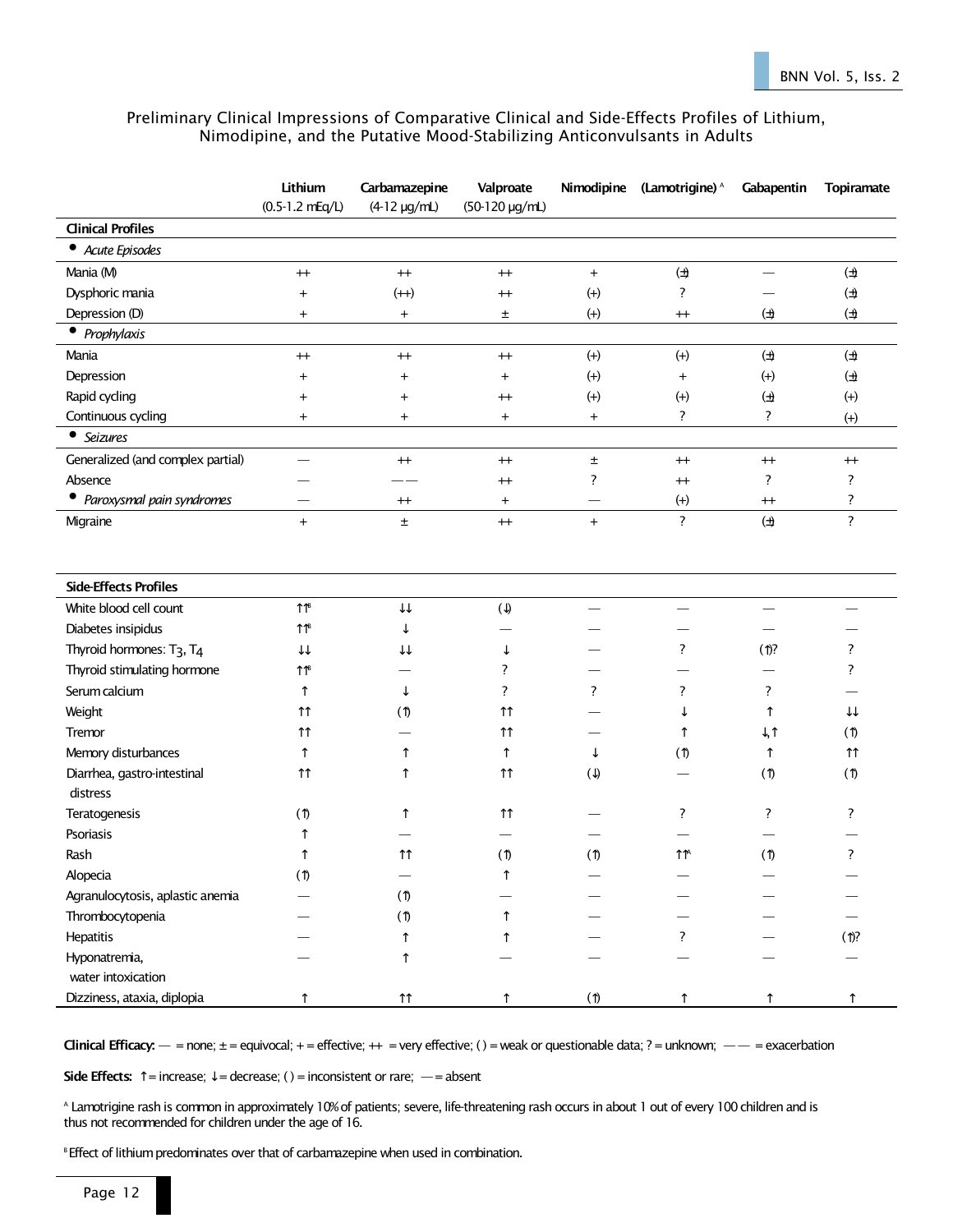## Suggestions for Parents

*(Continued from page 11)*

were bipolar) (Frye et al., 1999). These results were similar to a recently published double-blind trial of the significant benefits of either 50 or 200 mg/day of lamotrigine monotherapy compared with placebo in bipolar depression ([Calabrese et al., 1999,](http://www.ncbi.nlm.nih.gov:80/entrez/query.fcgi?cmd=Retrieve&db=PubMed&list_uids=10084633&dopt=Abstract) J Clin Psychiatry 60: 79 [88\)](http://www.ncbi.nlm.nih.gov:80/entrez/query.fcgi?cmd=Retrieve&db=PubMed&list_uids=10084633&dopt=Abstract). Another recent unpublished study presented at the 1999 American Psychiatric Association meeting also showed superiority of lamotrigine over placebo and equal efficacy with the tricyclic antidepressant desipramine in unipolar depression (Londborg et al., 1999). However, lamotrigine is associated with an approximately 5–8% risk of rash, with about 1 in 300 of these rashes in adults progressing to a severe and potentially life-threatening rash requiring hospitalization (Stevens-Johnson Syndrome, or toxic epidermal necrolysis). It appears that the risk for this uncommon but severe medical complication is increased with rapid dose increases, a combination of lamotrigine with valproate, a history of rashes on other psychotropic and anticonvulsant treatments, and a younger age. The incidence of severe rash in children is about 1 in 100. Thus, lamotrigine is not recommended by the FDA for anyone younger than 16 years of age. In all individuals, a very slow dose increase is strongly recommended by the pharmaceutical company and clinicians. The recommended dosage is one 25 mg pill/day for two weeks and then two pills/day for two weeks, with 25 mg increments per week thereafter. One-half this rate of dose titration is recommended in patients on concurrent valproate treatment (because valproate doubles lamotrigine levels). Conversely, a faster rate of increase is possible with carbamazepine (because carbamazepine halves the levels of lamotrigine).

c) Another newly approved add-on treatment for refractory epilepsy is **topiramate** (Topamax<sup>®</sup>). Two open studies with topiramate have been performed, one in the Bipolar Treatment Outcome Network (McElroy et al., 1999). Both of these open, add-on studies and the study of [Marcotte](http://www.ncbi.nlm.nih.gov:80/entrez/query.fcgi?cmd=Retrieve&db=PubMed&list_uids=9858083&dopt=Abstract) (1998; [J Affect Disord](http://www.ncbi.nlm.nih.gov:80/entrez/query.fcgi?cmd=Retrieve&db=PubMed&list_uids=9858083&dopt=Abstract) 50: 245251) suggest potential antimanic and mood stabilizing effects of this agent with a moderate degree of dose-related weight loss. Acute antidepressant effects were not observed (McElroy et al., 1999). This potential for weight loss can be a positive side effect of topiramate, and contrasts with the currently available atypical neuroleptics and, to some extent, lithium and valproate, and some of the unimodal antidepressants (which can cause weight gain). This side-effect may give topiramate, even with unproven efficacy in affective illness in either adults or children, added advantages for the patient with drug-related weight gain. Adverse side effects of topiramate also include a 1% incidence of kidney stones because it is a carbonic anhydrase inhibitor. The kidney stones occur predominately in men and are made up of calcium deposits which respond readily to sonication treatment (lithotripsy) in an emergency room setting. Another potential side effect of this agent in some 5-10% of patients is speech or word-finding difficulties which may occur more often in patients on prior complex medication regimens and in those in whom topiramate is added rapidly and used in high doses. Thus, an ultraconservative regimen for this agent is to start with one 25 mg pill/day and increase the dose by one pill on a weekly basis to avoid this side effect.

d) Another unproven but promising class of agents for adult bipolar illness are the dihydropyridine L-type calcium channel blockers which are used medically for high blood pressure, arrhythmias, subarachnoid hemorrhage, and migraine. These agents include nimodipine (Nimotop®), isradipine (DynaCirc®), and amlodipine (Norvasc®). Small doubleblind, controlled case series have suggested efficacy of nimodipine and isradipine, but several patients responsive to these agents did not respond to the more widely used drug verapamil (Calan®, Isoptin®), which is not a dihydropyridine ([Pazzaglia et al., 1993,](http://www.ncbi.nlm.nih.gov:80/entrez/query.fcgi?cmd=Retrieve&db=PubMed&list_uids=8177920&dopt=Abstract) Psychiatry Res 49: 257 [272;](http://www.ncbi.nlm.nih.gov:80/entrez/query.fcgi?cmd=Retrieve&db=PubMed&list_uids=8177920&dopt=Abstract) Pazzaglia et al., 1998, [J Clin Psychopharmacol](http://www.ncbi.nlm.nih.gov:80/entrez/query.fcgi?cmd=Retrieve&db=PubMed&list_uids=9790159&dopt=Abstract) 18: 404-413). Case vignettes suggest similar positive results compared with nimodipine in some individuals with the easier to use and *(Continued on page 14)*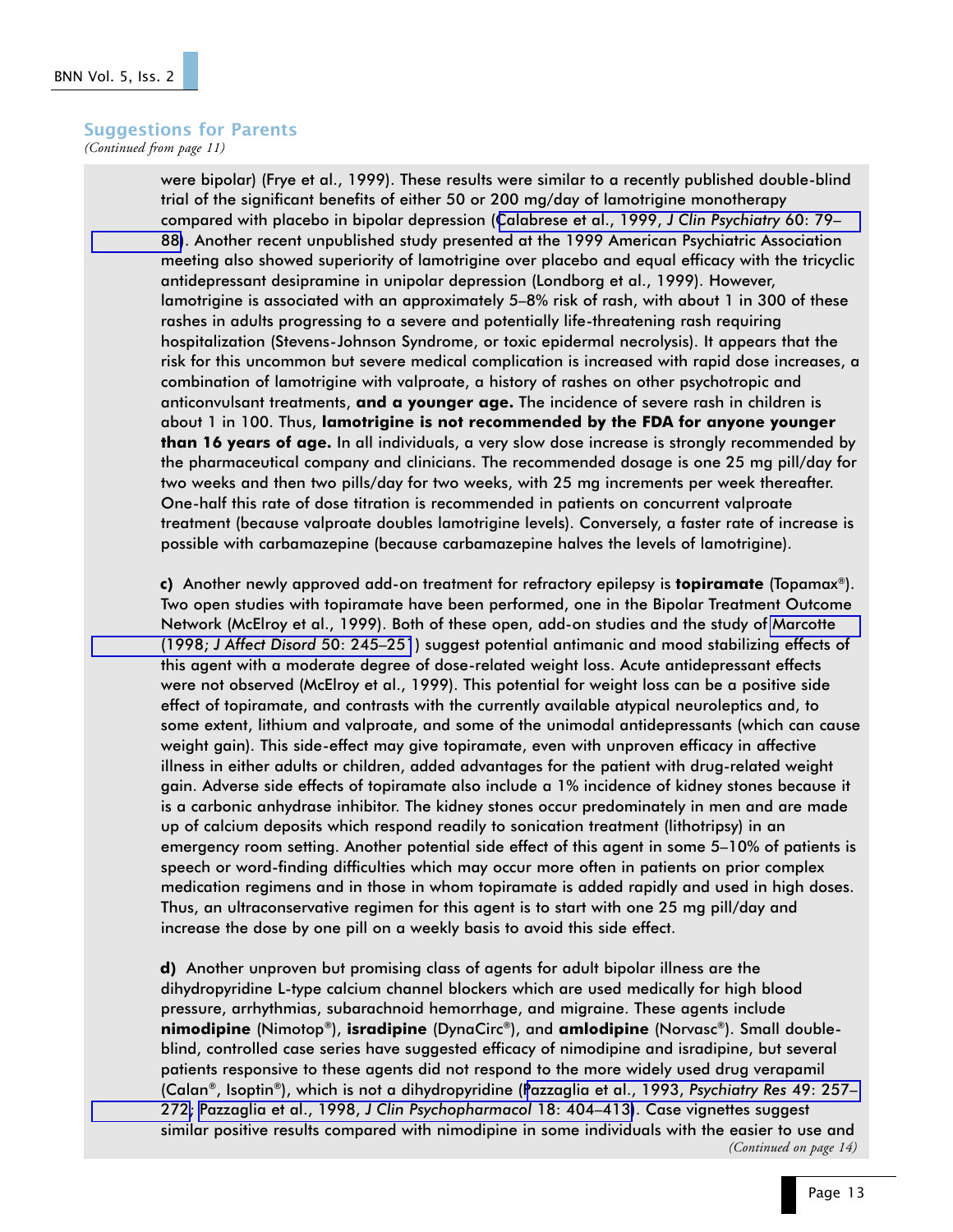### Suggestions for Parents *(Continued from page 13)*

longer-acting agent amlodipine. Amlodipine has a longer half-life than either nimodipine or isradipine and is suitable for single nighttime or twice-daily dosing. Davanzo et al. (1999, see page 6) have reported an excellent response to nimodipine in an adolescent bipolar patient, and this whole class of agents (which may have a more benign side-effects profile compared with lithium) deserves further investigation and controlled trials in children and adolescents with bipolar-like syndromes.

e) The role of omega-3 fatty acids is also beginning to be studied in adults with bipolar illness. As reported in the last issue of the BNN, Stoll et al. (1999; [Arch Gen Psychiatry](http://www.ncbi.nlm.nih.gov:80/entrez/query.fcgi?cmd=Retrieve&db=PubMed&list_uids=10232294&dopt=Abstract) 56: 407 [412\)](http://www.ncbi.nlm.nih.gov:80/entrez/query.fcgi?cmd=Retrieve&db=PubMed&list_uids=10232294&dopt=Abstract) reported that omega-3 fatty acids (9 grams/day) were superior to an olive oil placebo in stabilizing mood when used as an add-on treatment. Recurrent bipolar depressions were particularly reduced. Further clinical trials in large numbers of adult subjects are exploring this promising approach, which has few serious side effects. Data on efficacy and side effects are not yet available in children.

VII. Additional augmentation of the mood stabilizer treatment regimen can be targeted to residual symptoms with one of the following options:

a) If ADHD symptoms remain after optimal mood stabilization has been achieved, augmentation with a psychomotor stimulant may then be considered, i.e., methylphenidate (Ritalin®), amphetamine (Dexedrine®, Adderal®), or pemoline (Cylert®).

b) If persistent depressive elements of the syndrome remain particularly severe, one might consider augmentation of the mood stabilizers with the antidepressant bupropion (Wellbutrin®). In addition to the promise of antidepressant effects, bupropion might also target concurrent ADHD symptoms, because one study reported bupropion and methylphenidate showed equal efficacy on ADHD symptoms in children without comorbid depression [\(Barrickman](http://www.ncbi.nlm.nih.gov:80/entrez/query.fcgi?cmd=Retrieve&db=PubMed&list_uids=7775360&dopt=Abstract) et al., 1995; [J Am Acad Child Adolesc Psychiatry](http://www.ncbi.nlm.nih.gov:80/entrez/query.fcgi?cmd=Retrieve&db=PubMed&list_uids=7775360&dopt=Abstract) 34: 649–657).

The utility of adding one of the serotonin-selective reuptake inhibitors (SSRIs), such as fluoxetine (Prozac®), paroxetine (Paxil®), sertraline (Zoloft®), fluvoxamine (Luvox®) and citalopram (Celexa®), or the serotonin-norepinephrine reuptake inhibitor venlafaxine (Effexor®) also require further examination. Anecdotal data of Dr. Biederman et al. (see page 9) suggest that the antidepressants without an adjunctive mood stabilizer are not particularly effective in childhood or adolescent bipolar illness, and tricyclic antidepressants should be avoided because of reduced safety in overdose and questionable efficacy compared with the newer antidepressants. The SSRIs can be useful for comorbid anxiety, panic, and obsessive-compulsive symptoms.

Thyroid potentiation of an antidepressant or mood stabilizing regimen is often considered in adults in light of positive effects of T<sub>3</sub> (Cytomel®, 25-37.5  $\mu$ g/day) in studies independent of whether or not there are abnormalities in thyroid function; no efficacy data exist in children, however.

c) If residual manic or psychotic symptoms remain after otherwise partial efficacy with one or more mood stabilizers in combination, one could consider augmenting with one of the newer atypical neuroleptics that does not require weekly blood monitoring, as opposed to clozapine (Clozaril®), which does require intensive (weekly) monitoring. These drugs, which include risperidone (Risperdal®), olanzapine (Zyprexa®), and quetiapine (Seroquel®) may not be quite as benign in children and adolescents as originally conceptualized in adults because substantial degrees of weight gain and a moderate amount of extrapyramidal motor side effects such as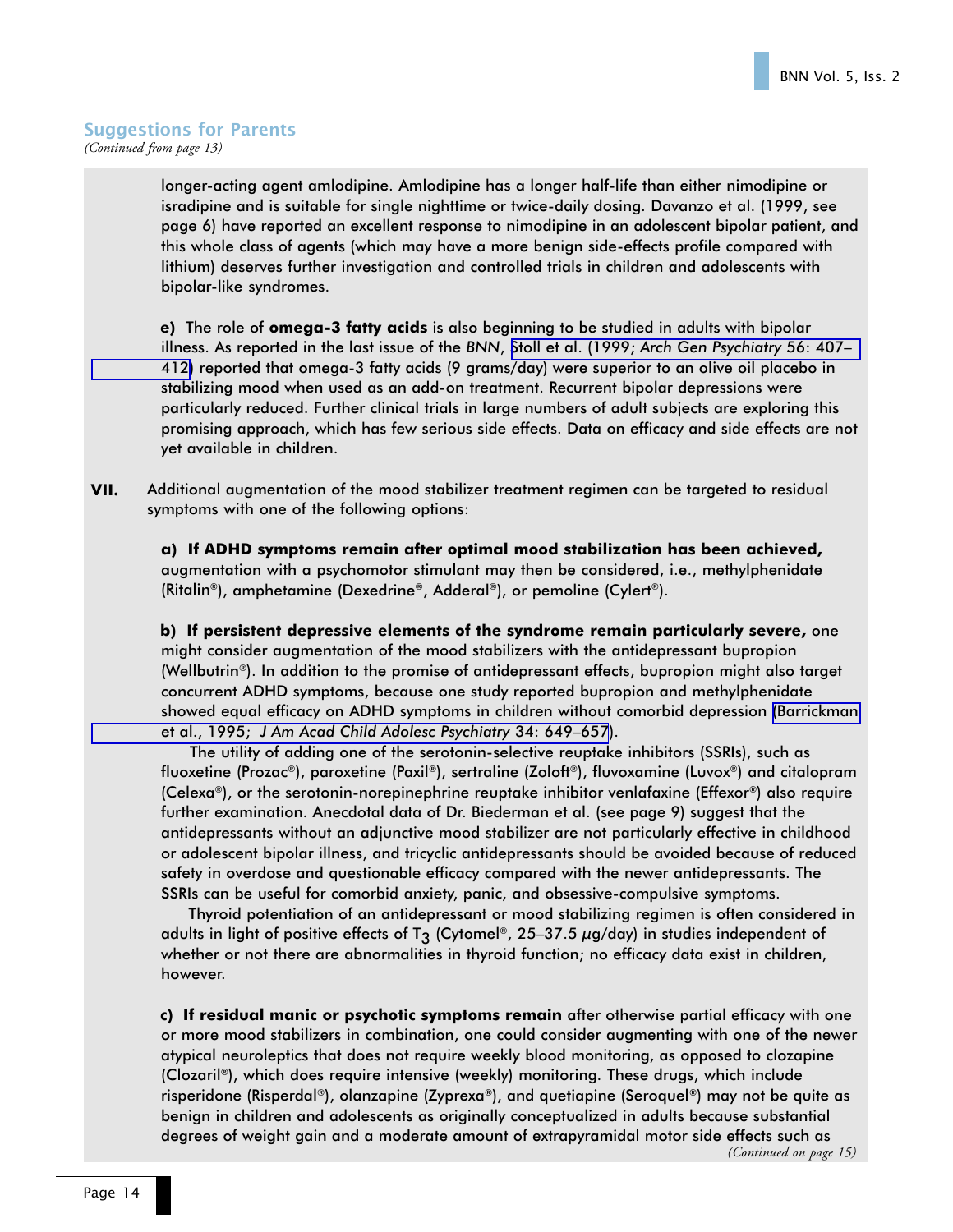#### Suggestions for Parents

*(Continued from page 14)*

parkinsonism or akathisia can occur. It is hoped that the soon-to-be-released atypical neuroleptic ziprasidone (Zeldox®) will be better tolerated, because it is not associated with weight gain.

- **VIII.** We suggest a focused **search for a compatible doctor** who is willing to be sympathetic, but yet inventive and aggressive in his or her treatment approaches, and willing to listen to you and the nature of your child's responses to treatment or initial lack thereof. This doctor could be an adult psychiatrist specializing in psychopharmacology if a so-inclined child psychiatrist cannot be easily located. As with adult onset bipolar illness, where talk therapy alone does not appear to be a sufficient treatment, individual or family treatment may be helpful in early onset bipolar illness but most of the time medications are required as well. As with any medical illness, you should feel free to obtain a second opinion.
- IX. If you as a parent have unipolar or bipolar illness, consider making use of your own treatment team for advice, suggestions, and support about your child's treatment, and let your child's doctor know which medications have been particularly helpful for you.
- X. If you have a child with bipolar illness, request regular child or family sessions with a knowledgeable therapist. Any managed health care system should recognize that this treatment is very much in their as well as your long-term best interest, because helping to prevent major difficulties, hospitalizations, etc. will ultimately save money in the long-term. Insist that therapy, in addition to psychopharmacologic intervention, is authorized by your insurance company.
- XI. Finding a support group, with the help of advocacy groups such as the [National Depressive and](http://www.ndmda.org/) [Manic Depressive Association](http://www.ndmda.org/) or the [National Alliance for the Mentally Ill,](http://www.nami.org/) may be helpful as well. Some support groups are specifically directed at the problems of children with bipolar illness, and The Child and Adolescent Bipolar Foundation is launching an interactive website at www.cabf.org. They can also be reached via their e-mail address: cabf@bpso.org, or you can write to them for further information or to add your name to their mailing list at: The Child and Adolescent Bipolar Foundation, 1187 Wilmette Ave, #331, Wilmette, IL 60091.
- XII. You may want to consider some approaches to managing your child during difficult times as suggested by Dr. Ross Greene at Massachusetts General Hospital in his book The Explosive Child (1998, pp. 133–173). He proposes a framework in the form of three "Baskets" into which your child's behaviors can be placed during times of conflict between parent and child. **Basket A**, the **"Safety Basket"** would contain a very few behaviors that are not negotiable because they relate to issues of unsafe behaviors, i.e., behaviors that could be harmful to your child, other people, animals, or property. For Basket A you are the authority figure who makes the decision about the safety of behaviors. "Basket B" could be called the "Compromise Basket" into which behaviors fall that are a "high priority" but over which you do not want to induce a "meltdown" between yourself and your child. Basket B provides the opportunity for communication, negotiation, and compromise between yourself and your child. This may be a very difficult and slowly developing process, however. "Basket C" could be seen as the "Reduction of Frustration Basket" where most behaviors, once considered a high priority, are placed because they have been downgraded by you as of lesser importance and something that could be put aside, at least for now. Placing as many things as possible initially in this basket recognizes that your child may not have good control over his or her irritability, impulsivity, and frustration tolerance and avoiding as many unnecessary confrontations (that may lead to meltdowns) as possible is desirable. ■